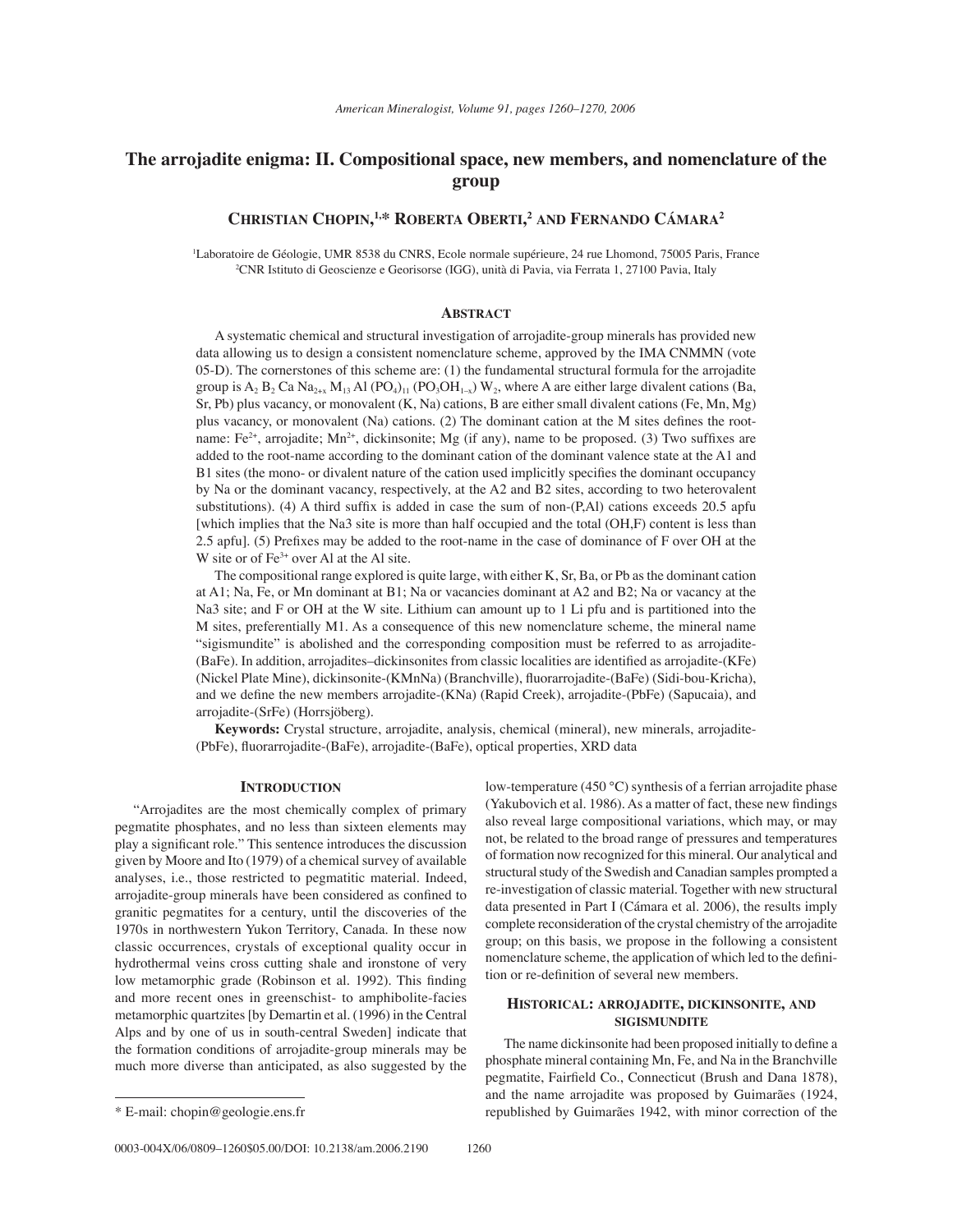optical data) to define a phosphate mineral containing Fe, Mn, and Na found in the Serra Branca pegmatite, Picuí, Paraíba, Brazil. Mason (1941) suggested that Serra Branca arrojadite may be identical with a similar phosphate mineral long known from the Nickel Plate pegmatite, Keystone, Pennington Co., South Dakota (Headden 1891). The suggestion was confirmed by Lindberg (1950) by direct comparison of the two materials, thereby establishing the precedence of arrojadite over "headdenite," a name that Quensel (1937) introduced in between for the Nickel Plate Mine material. Fisher (1954, 1965) established that dickinsonite and arrojadite are the Mn-dominant and Fe-dominant members of the same series. Von Knorring (1969) analyzed and Huvelin et al. (1972) gave a detailed description of "arrojadite baryfère" from Rwanda and Morocco, respectively, and mentioned a similar finding by Miss M. Mrose in one of the New Hampshire pegmatites. Huvelin et al. (1972) also recognized that the small but consistent  $Al_2O_3$ ,  $H_2O$ , and, to some extent,  $Li_2O$  contents in the analyses are real and essential constituents of arrojadite and dickinsonite. These features were confirmed by Moore and Ito (1979), who provided new analyses from classic and new localities (Minas Gerais; New Hampshire; South Dakota). Then came the time of structural studies, the main episodes of which are told in Part I. After the landmark paper of Moore et al. (1981) in which the ideal formula  $KNa_4Ca(Fe, Mn)<sup>2</sup><sub>14</sub>Al(OH)<sub>2</sub>(PO<sub>4</sub>)<sub>12</sub> was$ proposed for the arrojadite–dickinsonite series, Robinson et al. (1992) published electron-microprobe (EMP) analyses of Yukon arrojadites, confirming the existence of a Ba-dominant member and suggesting the occurrence of new Fe3+-dominant and F-dominant members. A new occurrence of Ba-dominant (and Mg-rich) arrojadite was found at Spluga, Italian Central Alps, for which the name sigismundite was introduced by Demartin et al. (1996), who emphasized the replacement of  $K + Na$  by  $Ba + \Box$ .

#### **MATERIAL STUDIED**

To understand the details of the crystal chemistry of this complex phosphate group, we carried out a systematic study of a new Sr-analog of arrojadite found at Horrsjöberg, south-central Sweden, and on other arrojadite samples from different localities, obtained through curators and colleagues, and thought to represent the chemical diversity of the group. We re-analyzed the sigismundite holotype sample from Spluga (Demartin et al. 1996), samples from the Nickel Plate Mine (Lindberg 1950; Merlino et al. 1981), the Smith Mine, Chandler's Mills, the Victory Mine, Sapucaia, Branchville (Moore and Ito 1979), Yukon Territory (Rapid Creek and Blow River, cf. Robinson et al. 1992; Steele 2002), Sidi-bou-Kricha (Huvelin et al. 1972), and Hagendorf, and did new structure refinements for nearly all of them. We also measured Li (in some selected cases also Be and B) in situ via LA-ICP-MS analysis. The complete chemical analyses are reported in Table 1, together with locality and sample-origin data; analytical details are given in Part I (Cámara et al. 2006). Optical data were measured on samples (proposed as new members of the arrojadite group) from three localities for which no such data were available.

The Horrsjöberg sample was analyzed in examined thin section, from which two crystals were drilled out for X-ray and optical work; for all other specimens, crystals were handpicked from a gently ground fragment, some mounted in epoxy for electron-microprobe (EMP) and LA-ICP-MS analyses, and some reserved for X-ray work. The crystals studied by X-ray diffraction were subsequently mounted in epoxy and analyzed in the same way as the others.

This set of occurrences covers some impressive compositional variations (in wt%): 0-5.7 BaO, 0-4.6 SrO, 0-5.3 PbO, 0-0.7 Li<sub>2</sub>O, 0.1–1.9 K<sub>2</sub>O, 4.4–7.8 Na<sub>2</sub>O, 0.1–10.8 MgO, whereas those concerning  $Al_2O_3$  (2.0–2.7) and CaO (1.6–2.7 in EMP analyses) are more limited.

## **THE CRYSTAL-CHEMICAL BASIS FOR NOMENCLATURE**

The main new structural and crystal-chemical features resulting from this work are addressed in Part I (Cámara et al. 2006) and can be summarized as follows, first adapting the site nomenclature used by Moore et al. (1981) to the new structural model (e.g., by adding a and b for the couples of sites that are no longer equivalent when passing from the *C*2/*c* to *Cc* space group and adopting the name of the most similar formerly partially occupied X site).

(1) The real space group of the arrojadite series is *Cc.* The lowering in symmetry implies recognition of strong cation ordering among the resulting 22 cationic sites beside the 12 independent  $PO<sub>4</sub>$  groups.

(2) There are one octahedral Al site and 13 independent M sites, which are sixfold- or fivefold-coordinated and occupied by Fe, Mg, Mn, and minor Li and Zn.

(3) There are eight independent larger-size X sites, three of which may be vacant (depending on composition, as explained below), and some of which may split into three distinct sub-sites according to the nature of the cations.

(4) The number of OH groups pfu is generally 3 and not 2, but can decrease down to 2 when the X7 site is fully occupied.

Chemical analysis of arrojadite-group minerals is a challenge. Even with a careful choice of standards and analytical procedures, a detailed understanding of the operative chemical exchanges is hampered by the very large formula unit  $(50 O + F)$  and by the uncertainty on P, the most abundant and highly charged element, which contributes as much charge as involved in the several heterovalent substitutions. Therefore, a rational scheme for cation incorporation was defined by comparative crystal-chemical analysis mainly based on the results of the structure refinement, namely the geometry and coordination number of the various sites, the refined site-scattering values and the presence or absence of split and/or solid-solution sensitive sites. The following results form the cornerstones of arrojadite crystal chemistry.

(1) No Be or B substituting for P has been detected in the analyzed samples.

(2) The octahedral Al site is occupied by trivalent cations, and Al is always the dominant (often, the only) cation; besides  $Fe<sup>3+</sup>$ , minor Sc and Ti<sup>4+</sup> also have been found in a few samples.

(3) The M sites have different coordination geometries and numbers  $(5–6)$ , and are occupied by divalent cations (Fe, Mn, Mg, Zn) and by minor Li. The Li contents could be measured reliably in situ by LA-ICP-MS analysis (Table 1). Comparison of the observed aggregate site-scattering values at the M and X sites with those calculated from the unit formulae indicate that Li occurs at the M sites and does not distribute among the X sites but between the M1 (preferentially) and the M2a, M6a, M7a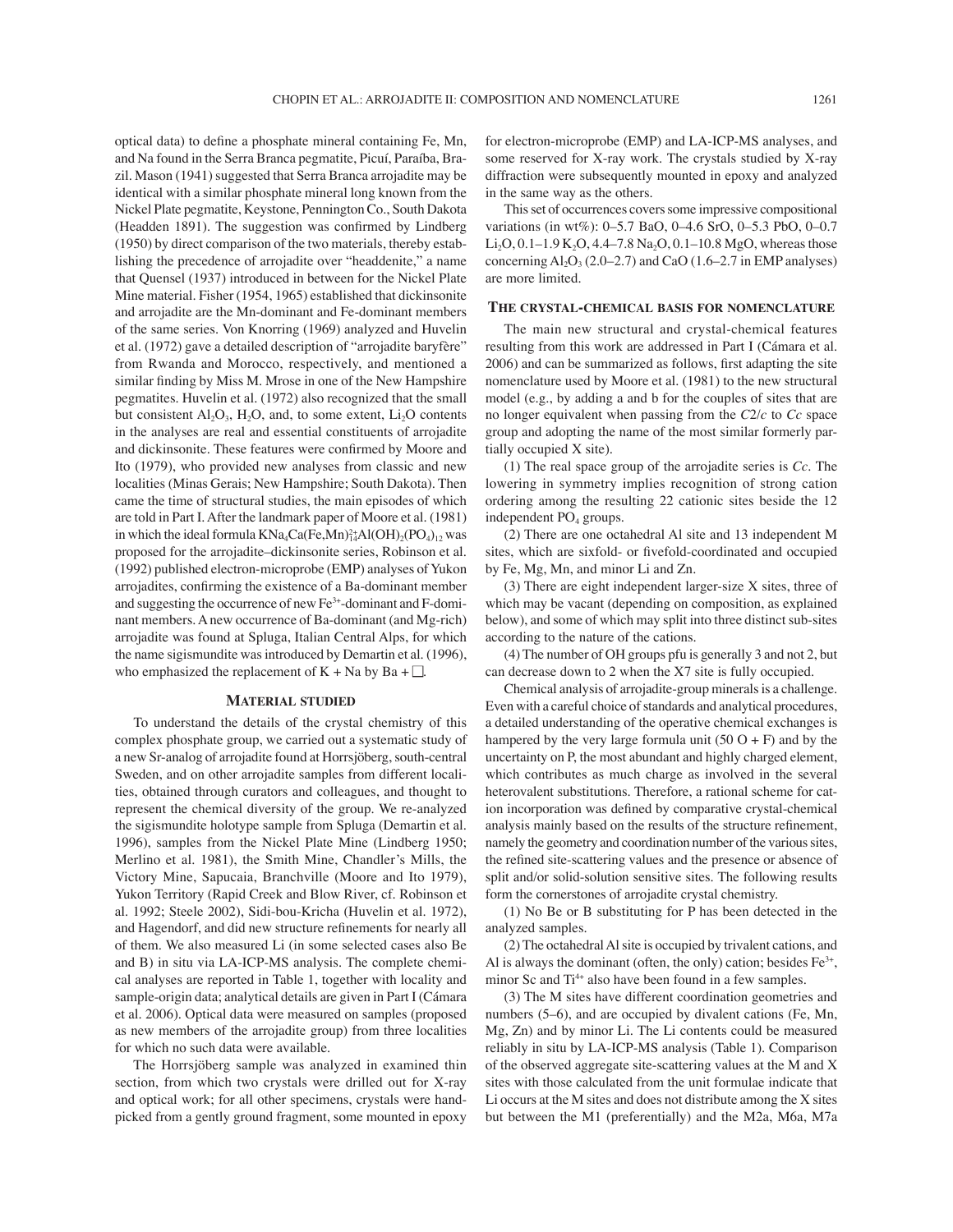| ENSMP<br>Fontan<br>Fontan<br>Gentile<br><b>ENSMP</b><br><b>ENSMP</b><br><b>ENSMP</b><br><b>MNHN</b><br><b>ENSMP</b><br><b>ENSMP</b><br><b>ENSMP</b><br>Museum<br>41081<br>154<br>38431<br>16926<br>1235<br>4861<br>32088<br>38435<br>code.<br>167.275<br>Yukon<br>Sidi bou<br>Spluga<br>Nickel<br>Horrsjöberg<br>Nickel<br>Branchville<br>Locality<br>Yukon,<br>Sidi bou<br>Victory<br>Sapucaia<br>Territory,<br>Territory<br>Kricha<br>Kricha<br>Plate mine<br>mine<br>Plate mine<br>Rapid Creek<br><b>Blow River</b><br>mean(9)<br>mean(9)<br>mean $(7)$<br>mean(9)<br>mean $(7)$<br>mean (11)<br>mean $(7)$<br>mean(3)<br>mean (11)<br>mean $(4)$<br>mean $(6)$<br>SiO <sub>2</sub><br>0.04<br>0.02<br>0.03<br>nil<br>0.06<br>0.06<br>0.02<br>0.02<br>0.02<br>nil<br>0.11<br>BeO <sub>LM</sub><br>0.001<br>0.001<br>nil<br>0.001<br>nil<br>0.001<br>nil<br>nil<br>n.d.<br>nil<br>nil<br>$B_2O_{3LAM}$<br>nil<br>0.001<br>0.001<br>0.001<br>0.001<br>0.001<br>nil<br>nil<br>0.001<br>nil<br>n.d.<br>$P_2O_5*$<br>41.40<br>38.87<br>40.70<br>41.00<br>40.25<br>40.20<br>40.00<br>41.30<br>39.12<br>41.75<br>38.60<br>$\mathsf{Al}_2\mathsf{O}_3$<br>2.52<br>2.35<br>2.30<br>2.44<br>2.34<br>2.53<br>2.42<br>2.46<br>2.40<br>2.45<br>2.06<br>Fe <sub>2</sub> O <sub>3</sub><br>0.40<br>0.15<br>TiO <sub>2</sub><br>0.05<br>nil<br>nil<br>0.05<br>0.01<br>0.02<br>0.04<br>0.03<br>0.06<br>nil<br>0.11<br>0.02<br>Sc <sub>2</sub> O <sub>3</sub><br>nil<br>n.d.<br>n.d.<br>nil<br>0.14<br>n.d.<br>n.d.<br>n.d.<br>n.d.<br>n.d.<br>FeO<br>32.42<br>27.03<br>27.16<br>26.55<br>28.48<br>22.94<br>37.76<br>28.89<br>18.78<br>32.01<br>12.63<br>3.41<br>0.59<br>14.56<br>4.40<br>29.75<br>5.11<br>MnO<br>13.40<br>12.91<br>11.34<br>13.54<br>13.70<br>0.19<br>0.03<br>0.10<br>ZnO<br>n.d.<br>0.26<br>n.d.<br>0.40<br>0.28<br>0.16<br>0.40<br>0.19<br>MgO<br>5.28<br>7.00<br>4.81<br>1.57<br>1.52<br>10.60<br>1.37<br>1.28<br>1.28<br>0.11<br>6.64<br>0.005<br>0.33<br>0.29<br>0.26<br>0.006<br>0.001<br>0.124<br>0.606<br>Li <sub>2</sub> O <sub>LM</sub><br>0.12<br>0.255<br>0.002<br>4.99<br>7.73<br>5.23<br>5.68<br>6.98<br>7.82<br>7.57<br>Na <sub>2</sub> O<br>6.16<br>4.77<br>6.21<br>4.60<br>$K_2O$<br>1.87<br>0.62<br>0.59<br>0.25<br>0.06<br>1.92<br>1.26<br>1.83<br>1.71<br>1.76<br>0.66<br>CaO<br>2.70<br>2.20<br>2.25<br>2.10<br>2.51<br>1.58<br>2.70<br>2.56<br>2.46<br>1.71<br>2.15<br>SrO<br>0.07<br>1.00<br>0.81<br>1.21<br>0.06<br>4.63<br>0.02<br>0.11<br>0.47<br>0.45<br>0.05<br><b>BaO</b><br>0.02<br>4.15<br>4.39<br>5.53<br>1.48<br>0.13<br>0.07<br>0.05<br>2.01<br>0.02<br>0.12<br>PbO<br>0.03<br>0.69<br>0.77<br>0.20<br>0.29<br>0.05<br>0.03<br>5.29<br>0.07<br>1.02<br>0.10<br>F<br>0.01<br>0.91<br>0.89<br>0.66<br>0.75<br>0.82<br>0.33<br>0.01<br>0.53<br>0.03<br>0.66<br>$H2O*$<br>1.31<br>0.81<br>0.81<br>1.01<br>0.94<br>0.92<br>0.96<br>1.30<br>1.12<br>1.01<br>1.02<br><b>TOTAL</b><br>98.83<br>99.82<br>98.81<br>99.56<br>100.72<br>99.79<br>99.54<br>99.45<br>96.26<br>99.22<br>99.16<br>$-O = F$<br>0.00<br>0.38<br>0.38<br>0.28<br>0.32<br>0.35<br>0.14<br>0.28<br>0.00<br>0.22<br>0.01<br><b>TOTAL</b><br>98.83<br>99.44<br>99.28<br>100.40<br>99.44<br>99.40<br>99.17<br>96.26<br>99.00<br>99.15<br>98.43<br>40.90<br>$P_2O_5$ (or.)<br>41.20<br>38.62<br>38.71<br>41.24<br>39.56<br>40.74<br>39.79<br>39.94<br>39.37<br>39.76<br>0.00<br>Si<br>0.01<br>0.02<br>0.01<br>0.01<br>0.02<br>0.01<br>0.01<br>0.01<br>0.04<br>0.00<br>Be<br>0.001<br>0.001<br>0.001<br>0.001<br>Β<br>0.001<br>0.001<br>0.001<br>0.001<br>0.001<br>0.001<br>P<br>12.00<br>11.99<br>11.98<br>11.96<br>12.00<br>11.98<br>11.99<br>11.99<br>11.99<br>11.99<br>11.99<br>ΣΤ<br>12.00<br>12.00<br>12.00<br>12.00<br>12.00<br>12.00<br>12.00<br>12.00<br>12.00<br>12.00<br>12.00<br>0.99<br>Al<br>1.02<br>1.00<br>1.01<br>0.99<br>1.00<br>1.02<br>0.89<br>0.96<br>1.01<br>1.00<br>$Fe3+$<br>0.00<br>0.00<br>0.00<br>0.00<br>0.00<br>0.00<br>0.00<br>0.00<br>0.00<br>0.11<br>0.04<br>Ti<br>0.01<br>0.00<br>0.00<br>0.00<br>0.01<br>0.00<br>0.01<br>0.03<br>0.01<br>0.01<br>0.01<br>Sc<br>0.01<br>0.04<br>$Fe2+$<br>9.28<br>7.53<br>9.18<br>8.18<br>8.27<br>8.28<br>6.62<br>11.11<br>8.51<br>3.87<br>5.54<br>$Mn^{2+}$<br>0.99<br>3.98<br>0.17<br>4.29<br>3.31<br>9.25<br>1.48<br>4.11<br>1.31<br>4.04<br>4.10<br>$Zn^{2+}$<br>0.00<br>0.07<br>0.05<br>0.00<br>0.07<br>0.04<br>0.01<br>0.05<br>0.02<br>0.10<br>0.10<br>2.69<br>0.85<br>0.83<br>5.36<br>3.60<br>0.06<br>3.49<br>2.46<br>Mg<br>0.71<br>0.67<br>0.67<br>Li<br>0.01<br>0.17<br>0.48<br>0.39<br>0.01<br>0.86<br>0.00<br>0.37<br>0.00<br>0.18<br>0.38<br>ΣΜ<br>12.97<br>13.61<br>13.14<br>13.38<br>13.45<br>13.75<br>13.61<br>13.13<br>13.50<br>13.57<br>14.04<br>3.52<br>3.74<br>3.19<br>4.76<br>5.57<br>5.03<br>Na<br>5.13<br>3.67<br>4.15<br>4.24<br>3.15<br>Κ<br>0.82<br>0.29<br>0.27<br>0.76<br>0.03<br>0.79<br>0.59<br>0.30<br>0.80<br>0.11<br>0.86<br>0.90<br>Ca<br>0.99<br>0.85<br>0.88<br>0.76<br>0.94<br>0.58<br>1.02<br>0.96<br>0.67<br>0.81<br>0.00<br>0.59<br>0.74<br>0.20<br>0.02<br>0.28<br>0.00<br>Ba<br>0.63<br>0.02<br>0.01<br>0.01<br>Sr<br>0.93<br>0.09<br>0.01<br>0.21<br>0.17<br>0.24<br>0.01<br>0.00<br>0.02<br>0.10<br>0.01<br>Pb<br>0.02<br>0.01<br>0.01<br>0.00<br>0.10<br>0.07<br>0.07<br>0.03<br>0.00<br>0.00<br>0.50<br>ΣΧ<br>6.95<br>5.71<br>5.54<br>5.66<br>5.90<br>4.96<br>6.03<br>6.94<br>5.13<br>6.75<br>6.66<br>F<br>0.01<br>0.03<br>1.04<br>0.71<br>0.82<br>0.89<br>0.37<br>0.74<br>0.01<br>0.59<br>1.03<br>OH<br>2.99<br>1.96<br>1.97<br>2.29<br>2.18<br>2.11<br>2.63<br>2.26<br>2.48<br>2.41<br>2.97<br>$\Sigma$ F + OH<br>3.00<br>3.00<br>3.00<br>3.00<br>3.00<br>3.00<br>3.00<br>3.00<br>3.00<br>3.00<br>2.49<br>$\Sigma X + M$<br>19.92<br>19.09<br>19.16<br>19.79<br>19.53<br>19.89<br>19.11<br>19.65<br>18.57<br>20.51<br>19.17<br><sup>M</sup> Fe <sup>*</sup><br>$-0.03$<br>0.38<br>0.61<br>0.45<br>0.75<br>0.61<br>0.50<br>0.57<br>1.04<br>0.14<br>0.13<br>$X^{1+}$<br>5.95<br>3.96<br>3.79<br>3.85<br>4.91<br>3.22<br>5.62<br>5.03<br>6.16<br>3.45<br>5.83<br>$X^{2+}$<br>1.00<br>1.75<br>1.75<br>1.81<br>0.99<br>1.74<br>1.00<br>0.78<br>0.92<br>1.04<br>1.68<br>0.13<br>0.12<br>0.43<br>0.41<br>0.35<br>0.10<br>0.04<br>0.33<br>0.83<br>0.05<br>$\mathsf{Li}\xspace_{\mathsf{calc}\xspace}$<br>Fluor<br>Fluor<br>Prefix<br>root-name arrojadite arrojadite<br>arrojadite<br>arrojadite<br>arrojadite<br>arrojadite<br>dickinsonite<br>arrojadite<br>arrojadite<br>arrojadite<br>arrojadite<br>$1st$ suffix<br>Κ<br>Ba<br>Ba<br>Ba<br>Κ<br>Sr<br>Κ<br>Κ<br>Κ<br>Pb<br>К<br>$2nd$ suffix<br>Na<br>Fe<br>Na<br>Fe<br>Fe<br>Na<br>Fe<br>Mn<br>Na<br>Na<br>Fe |                        |  |  | New analyses (EMP + LA-ICP-MS, this work) |    |  |  |
|----------------------------------------------------------------------------------------------------------------------------------------------------------------------------------------------------------------------------------------------------------------------------------------------------------------------------------------------------------------------------------------------------------------------------------------------------------------------------------------------------------------------------------------------------------------------------------------------------------------------------------------------------------------------------------------------------------------------------------------------------------------------------------------------------------------------------------------------------------------------------------------------------------------------------------------------------------------------------------------------------------------------------------------------------------------------------------------------------------------------------------------------------------------------------------------------------------------------------------------------------------------------------------------------------------------------------------------------------------------------------------------------------------------------------------------------------------------------------------------------------------------------------------------------------------------------------------------------------------------------------------------------------------------------------------------------------------------------------------------------------------------------------------------------------------------------------------------------------------------------------------------------------------------------------------------------------------------------------------------------------------------------------------------------------------------------------------------------------------------------------------------------------------------------------------------------------------------------------------------------------------------------------------------------------------------------------------------------------------------------------------------------------------------------------------------------------------------------------------------------------------------------------------------------------------------------------------------------------------------------------------------------------------------------------------------------------------------------------------------------------------------------------------------------------------------------------------------------------------------------------------------------------------------------------------------------------------------------------------------------------------------------------------------------------------------------------------------------------------------------------------------------------------------------------------------------------------------------------------------------------------------------------------------------------------------------------------------------------------------------------------------------------------------------------------------------------------------------------------------------------------------------------------------------------------------------------------------------------------------------------------------------------------------------------------------------------------------------------------------------------------------------------------------------------------------------------------------------------------------------------------------------------------------------------------------------------------------------------------------------------------------------------------------------------------------------------------------------------------------------------------------------------------------------------------------------------------------------------------------------------------------------------------------------------------------------------------------------------------------------------------------------------------------------------------------------------------------------------------------------------------------------------------------------------------------------------------------------------------------------------------------------------------------------------------------------------------------------------------------------------------------------------------------------------------------------------------------------------------------------------------------------------------------------------------------------------------------------------------------------------------------------------------------------------------------------------------------------------------------------------------------------------------------------------------------------------------------------------------------------------------------------------------------------------------------------------------------------------------------------------------------------------------------------------------------------------------------------------------------------------------------------------------------------------------------------------------------------------------------------------------------------------------------------------------------------------------------------------------------------------------------------------------------------------------------------------------------------------------------------------------------------------------------------------------------------------------------------------------------------------------------------------------------------------------------------------------------------------------------------------------------------------------------------------------------------------------------------------------------------------------------------------------------------------------------------------------------------------------------------------------------------------------------------------------------------------------------------------------------------------------------------------------------------------------------------------------------------------------------------------------------------------------------------|------------------------|--|--|-------------------------------------------|----|--|--|
|                                                                                                                                                                                                                                                                                                                                                                                                                                                                                                                                                                                                                                                                                                                                                                                                                                                                                                                                                                                                                                                                                                                                                                                                                                                                                                                                                                                                                                                                                                                                                                                                                                                                                                                                                                                                                                                                                                                                                                                                                                                                                                                                                                                                                                                                                                                                                                                                                                                                                                                                                                                                                                                                                                                                                                                                                                                                                                                                                                                                                                                                                                                                                                                                                                                                                                                                                                                                                                                                                                                                                                                                                                                                                                                                                                                                                                                                                                                                                                                                                                                                                                                                                                                                                                                                                                                                                                                                                                                                                                                                                                                                                                                                                                                                                                                                                                                                                                                                                                                                                                                                                                                                                                                                                                                                                                                                                                                                                                                                                                                                                                                                                                                                                                                                                                                                                                                                                                                                                                                                                                                                                                                                                                                                                                                                                                                                                                                                                                                                                                                                                                                                                                                                      |                        |  |  |                                           |    |  |  |
|                                                                                                                                                                                                                                                                                                                                                                                                                                                                                                                                                                                                                                                                                                                                                                                                                                                                                                                                                                                                                                                                                                                                                                                                                                                                                                                                                                                                                                                                                                                                                                                                                                                                                                                                                                                                                                                                                                                                                                                                                                                                                                                                                                                                                                                                                                                                                                                                                                                                                                                                                                                                                                                                                                                                                                                                                                                                                                                                                                                                                                                                                                                                                                                                                                                                                                                                                                                                                                                                                                                                                                                                                                                                                                                                                                                                                                                                                                                                                                                                                                                                                                                                                                                                                                                                                                                                                                                                                                                                                                                                                                                                                                                                                                                                                                                                                                                                                                                                                                                                                                                                                                                                                                                                                                                                                                                                                                                                                                                                                                                                                                                                                                                                                                                                                                                                                                                                                                                                                                                                                                                                                                                                                                                                                                                                                                                                                                                                                                                                                                                                                                                                                                                                      |                        |  |  |                                           |    |  |  |
|                                                                                                                                                                                                                                                                                                                                                                                                                                                                                                                                                                                                                                                                                                                                                                                                                                                                                                                                                                                                                                                                                                                                                                                                                                                                                                                                                                                                                                                                                                                                                                                                                                                                                                                                                                                                                                                                                                                                                                                                                                                                                                                                                                                                                                                                                                                                                                                                                                                                                                                                                                                                                                                                                                                                                                                                                                                                                                                                                                                                                                                                                                                                                                                                                                                                                                                                                                                                                                                                                                                                                                                                                                                                                                                                                                                                                                                                                                                                                                                                                                                                                                                                                                                                                                                                                                                                                                                                                                                                                                                                                                                                                                                                                                                                                                                                                                                                                                                                                                                                                                                                                                                                                                                                                                                                                                                                                                                                                                                                                                                                                                                                                                                                                                                                                                                                                                                                                                                                                                                                                                                                                                                                                                                                                                                                                                                                                                                                                                                                                                                                                                                                                                                                      |                        |  |  |                                           |    |  |  |
|                                                                                                                                                                                                                                                                                                                                                                                                                                                                                                                                                                                                                                                                                                                                                                                                                                                                                                                                                                                                                                                                                                                                                                                                                                                                                                                                                                                                                                                                                                                                                                                                                                                                                                                                                                                                                                                                                                                                                                                                                                                                                                                                                                                                                                                                                                                                                                                                                                                                                                                                                                                                                                                                                                                                                                                                                                                                                                                                                                                                                                                                                                                                                                                                                                                                                                                                                                                                                                                                                                                                                                                                                                                                                                                                                                                                                                                                                                                                                                                                                                                                                                                                                                                                                                                                                                                                                                                                                                                                                                                                                                                                                                                                                                                                                                                                                                                                                                                                                                                                                                                                                                                                                                                                                                                                                                                                                                                                                                                                                                                                                                                                                                                                                                                                                                                                                                                                                                                                                                                                                                                                                                                                                                                                                                                                                                                                                                                                                                                                                                                                                                                                                                                                      |                        |  |  |                                           |    |  |  |
|                                                                                                                                                                                                                                                                                                                                                                                                                                                                                                                                                                                                                                                                                                                                                                                                                                                                                                                                                                                                                                                                                                                                                                                                                                                                                                                                                                                                                                                                                                                                                                                                                                                                                                                                                                                                                                                                                                                                                                                                                                                                                                                                                                                                                                                                                                                                                                                                                                                                                                                                                                                                                                                                                                                                                                                                                                                                                                                                                                                                                                                                                                                                                                                                                                                                                                                                                                                                                                                                                                                                                                                                                                                                                                                                                                                                                                                                                                                                                                                                                                                                                                                                                                                                                                                                                                                                                                                                                                                                                                                                                                                                                                                                                                                                                                                                                                                                                                                                                                                                                                                                                                                                                                                                                                                                                                                                                                                                                                                                                                                                                                                                                                                                                                                                                                                                                                                                                                                                                                                                                                                                                                                                                                                                                                                                                                                                                                                                                                                                                                                                                                                                                                                                      |                        |  |  |                                           |    |  |  |
|                                                                                                                                                                                                                                                                                                                                                                                                                                                                                                                                                                                                                                                                                                                                                                                                                                                                                                                                                                                                                                                                                                                                                                                                                                                                                                                                                                                                                                                                                                                                                                                                                                                                                                                                                                                                                                                                                                                                                                                                                                                                                                                                                                                                                                                                                                                                                                                                                                                                                                                                                                                                                                                                                                                                                                                                                                                                                                                                                                                                                                                                                                                                                                                                                                                                                                                                                                                                                                                                                                                                                                                                                                                                                                                                                                                                                                                                                                                                                                                                                                                                                                                                                                                                                                                                                                                                                                                                                                                                                                                                                                                                                                                                                                                                                                                                                                                                                                                                                                                                                                                                                                                                                                                                                                                                                                                                                                                                                                                                                                                                                                                                                                                                                                                                                                                                                                                                                                                                                                                                                                                                                                                                                                                                                                                                                                                                                                                                                                                                                                                                                                                                                                                                      |                        |  |  |                                           |    |  |  |
|                                                                                                                                                                                                                                                                                                                                                                                                                                                                                                                                                                                                                                                                                                                                                                                                                                                                                                                                                                                                                                                                                                                                                                                                                                                                                                                                                                                                                                                                                                                                                                                                                                                                                                                                                                                                                                                                                                                                                                                                                                                                                                                                                                                                                                                                                                                                                                                                                                                                                                                                                                                                                                                                                                                                                                                                                                                                                                                                                                                                                                                                                                                                                                                                                                                                                                                                                                                                                                                                                                                                                                                                                                                                                                                                                                                                                                                                                                                                                                                                                                                                                                                                                                                                                                                                                                                                                                                                                                                                                                                                                                                                                                                                                                                                                                                                                                                                                                                                                                                                                                                                                                                                                                                                                                                                                                                                                                                                                                                                                                                                                                                                                                                                                                                                                                                                                                                                                                                                                                                                                                                                                                                                                                                                                                                                                                                                                                                                                                                                                                                                                                                                                                                                      |                        |  |  |                                           |    |  |  |
|                                                                                                                                                                                                                                                                                                                                                                                                                                                                                                                                                                                                                                                                                                                                                                                                                                                                                                                                                                                                                                                                                                                                                                                                                                                                                                                                                                                                                                                                                                                                                                                                                                                                                                                                                                                                                                                                                                                                                                                                                                                                                                                                                                                                                                                                                                                                                                                                                                                                                                                                                                                                                                                                                                                                                                                                                                                                                                                                                                                                                                                                                                                                                                                                                                                                                                                                                                                                                                                                                                                                                                                                                                                                                                                                                                                                                                                                                                                                                                                                                                                                                                                                                                                                                                                                                                                                                                                                                                                                                                                                                                                                                                                                                                                                                                                                                                                                                                                                                                                                                                                                                                                                                                                                                                                                                                                                                                                                                                                                                                                                                                                                                                                                                                                                                                                                                                                                                                                                                                                                                                                                                                                                                                                                                                                                                                                                                                                                                                                                                                                                                                                                                                                                      |                        |  |  |                                           |    |  |  |
|                                                                                                                                                                                                                                                                                                                                                                                                                                                                                                                                                                                                                                                                                                                                                                                                                                                                                                                                                                                                                                                                                                                                                                                                                                                                                                                                                                                                                                                                                                                                                                                                                                                                                                                                                                                                                                                                                                                                                                                                                                                                                                                                                                                                                                                                                                                                                                                                                                                                                                                                                                                                                                                                                                                                                                                                                                                                                                                                                                                                                                                                                                                                                                                                                                                                                                                                                                                                                                                                                                                                                                                                                                                                                                                                                                                                                                                                                                                                                                                                                                                                                                                                                                                                                                                                                                                                                                                                                                                                                                                                                                                                                                                                                                                                                                                                                                                                                                                                                                                                                                                                                                                                                                                                                                                                                                                                                                                                                                                                                                                                                                                                                                                                                                                                                                                                                                                                                                                                                                                                                                                                                                                                                                                                                                                                                                                                                                                                                                                                                                                                                                                                                                                                      |                        |  |  |                                           |    |  |  |
|                                                                                                                                                                                                                                                                                                                                                                                                                                                                                                                                                                                                                                                                                                                                                                                                                                                                                                                                                                                                                                                                                                                                                                                                                                                                                                                                                                                                                                                                                                                                                                                                                                                                                                                                                                                                                                                                                                                                                                                                                                                                                                                                                                                                                                                                                                                                                                                                                                                                                                                                                                                                                                                                                                                                                                                                                                                                                                                                                                                                                                                                                                                                                                                                                                                                                                                                                                                                                                                                                                                                                                                                                                                                                                                                                                                                                                                                                                                                                                                                                                                                                                                                                                                                                                                                                                                                                                                                                                                                                                                                                                                                                                                                                                                                                                                                                                                                                                                                                                                                                                                                                                                                                                                                                                                                                                                                                                                                                                                                                                                                                                                                                                                                                                                                                                                                                                                                                                                                                                                                                                                                                                                                                                                                                                                                                                                                                                                                                                                                                                                                                                                                                                                                      |                        |  |  |                                           |    |  |  |
|                                                                                                                                                                                                                                                                                                                                                                                                                                                                                                                                                                                                                                                                                                                                                                                                                                                                                                                                                                                                                                                                                                                                                                                                                                                                                                                                                                                                                                                                                                                                                                                                                                                                                                                                                                                                                                                                                                                                                                                                                                                                                                                                                                                                                                                                                                                                                                                                                                                                                                                                                                                                                                                                                                                                                                                                                                                                                                                                                                                                                                                                                                                                                                                                                                                                                                                                                                                                                                                                                                                                                                                                                                                                                                                                                                                                                                                                                                                                                                                                                                                                                                                                                                                                                                                                                                                                                                                                                                                                                                                                                                                                                                                                                                                                                                                                                                                                                                                                                                                                                                                                                                                                                                                                                                                                                                                                                                                                                                                                                                                                                                                                                                                                                                                                                                                                                                                                                                                                                                                                                                                                                                                                                                                                                                                                                                                                                                                                                                                                                                                                                                                                                                                                      |                        |  |  |                                           |    |  |  |
|                                                                                                                                                                                                                                                                                                                                                                                                                                                                                                                                                                                                                                                                                                                                                                                                                                                                                                                                                                                                                                                                                                                                                                                                                                                                                                                                                                                                                                                                                                                                                                                                                                                                                                                                                                                                                                                                                                                                                                                                                                                                                                                                                                                                                                                                                                                                                                                                                                                                                                                                                                                                                                                                                                                                                                                                                                                                                                                                                                                                                                                                                                                                                                                                                                                                                                                                                                                                                                                                                                                                                                                                                                                                                                                                                                                                                                                                                                                                                                                                                                                                                                                                                                                                                                                                                                                                                                                                                                                                                                                                                                                                                                                                                                                                                                                                                                                                                                                                                                                                                                                                                                                                                                                                                                                                                                                                                                                                                                                                                                                                                                                                                                                                                                                                                                                                                                                                                                                                                                                                                                                                                                                                                                                                                                                                                                                                                                                                                                                                                                                                                                                                                                                                      |                        |  |  |                                           |    |  |  |
|                                                                                                                                                                                                                                                                                                                                                                                                                                                                                                                                                                                                                                                                                                                                                                                                                                                                                                                                                                                                                                                                                                                                                                                                                                                                                                                                                                                                                                                                                                                                                                                                                                                                                                                                                                                                                                                                                                                                                                                                                                                                                                                                                                                                                                                                                                                                                                                                                                                                                                                                                                                                                                                                                                                                                                                                                                                                                                                                                                                                                                                                                                                                                                                                                                                                                                                                                                                                                                                                                                                                                                                                                                                                                                                                                                                                                                                                                                                                                                                                                                                                                                                                                                                                                                                                                                                                                                                                                                                                                                                                                                                                                                                                                                                                                                                                                                                                                                                                                                                                                                                                                                                                                                                                                                                                                                                                                                                                                                                                                                                                                                                                                                                                                                                                                                                                                                                                                                                                                                                                                                                                                                                                                                                                                                                                                                                                                                                                                                                                                                                                                                                                                                                                      |                        |  |  |                                           |    |  |  |
|                                                                                                                                                                                                                                                                                                                                                                                                                                                                                                                                                                                                                                                                                                                                                                                                                                                                                                                                                                                                                                                                                                                                                                                                                                                                                                                                                                                                                                                                                                                                                                                                                                                                                                                                                                                                                                                                                                                                                                                                                                                                                                                                                                                                                                                                                                                                                                                                                                                                                                                                                                                                                                                                                                                                                                                                                                                                                                                                                                                                                                                                                                                                                                                                                                                                                                                                                                                                                                                                                                                                                                                                                                                                                                                                                                                                                                                                                                                                                                                                                                                                                                                                                                                                                                                                                                                                                                                                                                                                                                                                                                                                                                                                                                                                                                                                                                                                                                                                                                                                                                                                                                                                                                                                                                                                                                                                                                                                                                                                                                                                                                                                                                                                                                                                                                                                                                                                                                                                                                                                                                                                                                                                                                                                                                                                                                                                                                                                                                                                                                                                                                                                                                                                      |                        |  |  |                                           |    |  |  |
|                                                                                                                                                                                                                                                                                                                                                                                                                                                                                                                                                                                                                                                                                                                                                                                                                                                                                                                                                                                                                                                                                                                                                                                                                                                                                                                                                                                                                                                                                                                                                                                                                                                                                                                                                                                                                                                                                                                                                                                                                                                                                                                                                                                                                                                                                                                                                                                                                                                                                                                                                                                                                                                                                                                                                                                                                                                                                                                                                                                                                                                                                                                                                                                                                                                                                                                                                                                                                                                                                                                                                                                                                                                                                                                                                                                                                                                                                                                                                                                                                                                                                                                                                                                                                                                                                                                                                                                                                                                                                                                                                                                                                                                                                                                                                                                                                                                                                                                                                                                                                                                                                                                                                                                                                                                                                                                                                                                                                                                                                                                                                                                                                                                                                                                                                                                                                                                                                                                                                                                                                                                                                                                                                                                                                                                                                                                                                                                                                                                                                                                                                                                                                                                                      |                        |  |  |                                           |    |  |  |
|                                                                                                                                                                                                                                                                                                                                                                                                                                                                                                                                                                                                                                                                                                                                                                                                                                                                                                                                                                                                                                                                                                                                                                                                                                                                                                                                                                                                                                                                                                                                                                                                                                                                                                                                                                                                                                                                                                                                                                                                                                                                                                                                                                                                                                                                                                                                                                                                                                                                                                                                                                                                                                                                                                                                                                                                                                                                                                                                                                                                                                                                                                                                                                                                                                                                                                                                                                                                                                                                                                                                                                                                                                                                                                                                                                                                                                                                                                                                                                                                                                                                                                                                                                                                                                                                                                                                                                                                                                                                                                                                                                                                                                                                                                                                                                                                                                                                                                                                                                                                                                                                                                                                                                                                                                                                                                                                                                                                                                                                                                                                                                                                                                                                                                                                                                                                                                                                                                                                                                                                                                                                                                                                                                                                                                                                                                                                                                                                                                                                                                                                                                                                                                                                      |                        |  |  |                                           |    |  |  |
|                                                                                                                                                                                                                                                                                                                                                                                                                                                                                                                                                                                                                                                                                                                                                                                                                                                                                                                                                                                                                                                                                                                                                                                                                                                                                                                                                                                                                                                                                                                                                                                                                                                                                                                                                                                                                                                                                                                                                                                                                                                                                                                                                                                                                                                                                                                                                                                                                                                                                                                                                                                                                                                                                                                                                                                                                                                                                                                                                                                                                                                                                                                                                                                                                                                                                                                                                                                                                                                                                                                                                                                                                                                                                                                                                                                                                                                                                                                                                                                                                                                                                                                                                                                                                                                                                                                                                                                                                                                                                                                                                                                                                                                                                                                                                                                                                                                                                                                                                                                                                                                                                                                                                                                                                                                                                                                                                                                                                                                                                                                                                                                                                                                                                                                                                                                                                                                                                                                                                                                                                                                                                                                                                                                                                                                                                                                                                                                                                                                                                                                                                                                                                                                                      |                        |  |  |                                           |    |  |  |
|                                                                                                                                                                                                                                                                                                                                                                                                                                                                                                                                                                                                                                                                                                                                                                                                                                                                                                                                                                                                                                                                                                                                                                                                                                                                                                                                                                                                                                                                                                                                                                                                                                                                                                                                                                                                                                                                                                                                                                                                                                                                                                                                                                                                                                                                                                                                                                                                                                                                                                                                                                                                                                                                                                                                                                                                                                                                                                                                                                                                                                                                                                                                                                                                                                                                                                                                                                                                                                                                                                                                                                                                                                                                                                                                                                                                                                                                                                                                                                                                                                                                                                                                                                                                                                                                                                                                                                                                                                                                                                                                                                                                                                                                                                                                                                                                                                                                                                                                                                                                                                                                                                                                                                                                                                                                                                                                                                                                                                                                                                                                                                                                                                                                                                                                                                                                                                                                                                                                                                                                                                                                                                                                                                                                                                                                                                                                                                                                                                                                                                                                                                                                                                                                      |                        |  |  |                                           |    |  |  |
|                                                                                                                                                                                                                                                                                                                                                                                                                                                                                                                                                                                                                                                                                                                                                                                                                                                                                                                                                                                                                                                                                                                                                                                                                                                                                                                                                                                                                                                                                                                                                                                                                                                                                                                                                                                                                                                                                                                                                                                                                                                                                                                                                                                                                                                                                                                                                                                                                                                                                                                                                                                                                                                                                                                                                                                                                                                                                                                                                                                                                                                                                                                                                                                                                                                                                                                                                                                                                                                                                                                                                                                                                                                                                                                                                                                                                                                                                                                                                                                                                                                                                                                                                                                                                                                                                                                                                                                                                                                                                                                                                                                                                                                                                                                                                                                                                                                                                                                                                                                                                                                                                                                                                                                                                                                                                                                                                                                                                                                                                                                                                                                                                                                                                                                                                                                                                                                                                                                                                                                                                                                                                                                                                                                                                                                                                                                                                                                                                                                                                                                                                                                                                                                                      |                        |  |  |                                           |    |  |  |
|                                                                                                                                                                                                                                                                                                                                                                                                                                                                                                                                                                                                                                                                                                                                                                                                                                                                                                                                                                                                                                                                                                                                                                                                                                                                                                                                                                                                                                                                                                                                                                                                                                                                                                                                                                                                                                                                                                                                                                                                                                                                                                                                                                                                                                                                                                                                                                                                                                                                                                                                                                                                                                                                                                                                                                                                                                                                                                                                                                                                                                                                                                                                                                                                                                                                                                                                                                                                                                                                                                                                                                                                                                                                                                                                                                                                                                                                                                                                                                                                                                                                                                                                                                                                                                                                                                                                                                                                                                                                                                                                                                                                                                                                                                                                                                                                                                                                                                                                                                                                                                                                                                                                                                                                                                                                                                                                                                                                                                                                                                                                                                                                                                                                                                                                                                                                                                                                                                                                                                                                                                                                                                                                                                                                                                                                                                                                                                                                                                                                                                                                                                                                                                                                      |                        |  |  |                                           |    |  |  |
|                                                                                                                                                                                                                                                                                                                                                                                                                                                                                                                                                                                                                                                                                                                                                                                                                                                                                                                                                                                                                                                                                                                                                                                                                                                                                                                                                                                                                                                                                                                                                                                                                                                                                                                                                                                                                                                                                                                                                                                                                                                                                                                                                                                                                                                                                                                                                                                                                                                                                                                                                                                                                                                                                                                                                                                                                                                                                                                                                                                                                                                                                                                                                                                                                                                                                                                                                                                                                                                                                                                                                                                                                                                                                                                                                                                                                                                                                                                                                                                                                                                                                                                                                                                                                                                                                                                                                                                                                                                                                                                                                                                                                                                                                                                                                                                                                                                                                                                                                                                                                                                                                                                                                                                                                                                                                                                                                                                                                                                                                                                                                                                                                                                                                                                                                                                                                                                                                                                                                                                                                                                                                                                                                                                                                                                                                                                                                                                                                                                                                                                                                                                                                                                                      |                        |  |  |                                           |    |  |  |
|                                                                                                                                                                                                                                                                                                                                                                                                                                                                                                                                                                                                                                                                                                                                                                                                                                                                                                                                                                                                                                                                                                                                                                                                                                                                                                                                                                                                                                                                                                                                                                                                                                                                                                                                                                                                                                                                                                                                                                                                                                                                                                                                                                                                                                                                                                                                                                                                                                                                                                                                                                                                                                                                                                                                                                                                                                                                                                                                                                                                                                                                                                                                                                                                                                                                                                                                                                                                                                                                                                                                                                                                                                                                                                                                                                                                                                                                                                                                                                                                                                                                                                                                                                                                                                                                                                                                                                                                                                                                                                                                                                                                                                                                                                                                                                                                                                                                                                                                                                                                                                                                                                                                                                                                                                                                                                                                                                                                                                                                                                                                                                                                                                                                                                                                                                                                                                                                                                                                                                                                                                                                                                                                                                                                                                                                                                                                                                                                                                                                                                                                                                                                                                                                      |                        |  |  |                                           |    |  |  |
|                                                                                                                                                                                                                                                                                                                                                                                                                                                                                                                                                                                                                                                                                                                                                                                                                                                                                                                                                                                                                                                                                                                                                                                                                                                                                                                                                                                                                                                                                                                                                                                                                                                                                                                                                                                                                                                                                                                                                                                                                                                                                                                                                                                                                                                                                                                                                                                                                                                                                                                                                                                                                                                                                                                                                                                                                                                                                                                                                                                                                                                                                                                                                                                                                                                                                                                                                                                                                                                                                                                                                                                                                                                                                                                                                                                                                                                                                                                                                                                                                                                                                                                                                                                                                                                                                                                                                                                                                                                                                                                                                                                                                                                                                                                                                                                                                                                                                                                                                                                                                                                                                                                                                                                                                                                                                                                                                                                                                                                                                                                                                                                                                                                                                                                                                                                                                                                                                                                                                                                                                                                                                                                                                                                                                                                                                                                                                                                                                                                                                                                                                                                                                                                                      |                        |  |  |                                           |    |  |  |
|                                                                                                                                                                                                                                                                                                                                                                                                                                                                                                                                                                                                                                                                                                                                                                                                                                                                                                                                                                                                                                                                                                                                                                                                                                                                                                                                                                                                                                                                                                                                                                                                                                                                                                                                                                                                                                                                                                                                                                                                                                                                                                                                                                                                                                                                                                                                                                                                                                                                                                                                                                                                                                                                                                                                                                                                                                                                                                                                                                                                                                                                                                                                                                                                                                                                                                                                                                                                                                                                                                                                                                                                                                                                                                                                                                                                                                                                                                                                                                                                                                                                                                                                                                                                                                                                                                                                                                                                                                                                                                                                                                                                                                                                                                                                                                                                                                                                                                                                                                                                                                                                                                                                                                                                                                                                                                                                                                                                                                                                                                                                                                                                                                                                                                                                                                                                                                                                                                                                                                                                                                                                                                                                                                                                                                                                                                                                                                                                                                                                                                                                                                                                                                                                      |                        |  |  |                                           |    |  |  |
|                                                                                                                                                                                                                                                                                                                                                                                                                                                                                                                                                                                                                                                                                                                                                                                                                                                                                                                                                                                                                                                                                                                                                                                                                                                                                                                                                                                                                                                                                                                                                                                                                                                                                                                                                                                                                                                                                                                                                                                                                                                                                                                                                                                                                                                                                                                                                                                                                                                                                                                                                                                                                                                                                                                                                                                                                                                                                                                                                                                                                                                                                                                                                                                                                                                                                                                                                                                                                                                                                                                                                                                                                                                                                                                                                                                                                                                                                                                                                                                                                                                                                                                                                                                                                                                                                                                                                                                                                                                                                                                                                                                                                                                                                                                                                                                                                                                                                                                                                                                                                                                                                                                                                                                                                                                                                                                                                                                                                                                                                                                                                                                                                                                                                                                                                                                                                                                                                                                                                                                                                                                                                                                                                                                                                                                                                                                                                                                                                                                                                                                                                                                                                                                                      |                        |  |  |                                           |    |  |  |
|                                                                                                                                                                                                                                                                                                                                                                                                                                                                                                                                                                                                                                                                                                                                                                                                                                                                                                                                                                                                                                                                                                                                                                                                                                                                                                                                                                                                                                                                                                                                                                                                                                                                                                                                                                                                                                                                                                                                                                                                                                                                                                                                                                                                                                                                                                                                                                                                                                                                                                                                                                                                                                                                                                                                                                                                                                                                                                                                                                                                                                                                                                                                                                                                                                                                                                                                                                                                                                                                                                                                                                                                                                                                                                                                                                                                                                                                                                                                                                                                                                                                                                                                                                                                                                                                                                                                                                                                                                                                                                                                                                                                                                                                                                                                                                                                                                                                                                                                                                                                                                                                                                                                                                                                                                                                                                                                                                                                                                                                                                                                                                                                                                                                                                                                                                                                                                                                                                                                                                                                                                                                                                                                                                                                                                                                                                                                                                                                                                                                                                                                                                                                                                                                      |                        |  |  |                                           |    |  |  |
|                                                                                                                                                                                                                                                                                                                                                                                                                                                                                                                                                                                                                                                                                                                                                                                                                                                                                                                                                                                                                                                                                                                                                                                                                                                                                                                                                                                                                                                                                                                                                                                                                                                                                                                                                                                                                                                                                                                                                                                                                                                                                                                                                                                                                                                                                                                                                                                                                                                                                                                                                                                                                                                                                                                                                                                                                                                                                                                                                                                                                                                                                                                                                                                                                                                                                                                                                                                                                                                                                                                                                                                                                                                                                                                                                                                                                                                                                                                                                                                                                                                                                                                                                                                                                                                                                                                                                                                                                                                                                                                                                                                                                                                                                                                                                                                                                                                                                                                                                                                                                                                                                                                                                                                                                                                                                                                                                                                                                                                                                                                                                                                                                                                                                                                                                                                                                                                                                                                                                                                                                                                                                                                                                                                                                                                                                                                                                                                                                                                                                                                                                                                                                                                                      |                        |  |  |                                           |    |  |  |
|                                                                                                                                                                                                                                                                                                                                                                                                                                                                                                                                                                                                                                                                                                                                                                                                                                                                                                                                                                                                                                                                                                                                                                                                                                                                                                                                                                                                                                                                                                                                                                                                                                                                                                                                                                                                                                                                                                                                                                                                                                                                                                                                                                                                                                                                                                                                                                                                                                                                                                                                                                                                                                                                                                                                                                                                                                                                                                                                                                                                                                                                                                                                                                                                                                                                                                                                                                                                                                                                                                                                                                                                                                                                                                                                                                                                                                                                                                                                                                                                                                                                                                                                                                                                                                                                                                                                                                                                                                                                                                                                                                                                                                                                                                                                                                                                                                                                                                                                                                                                                                                                                                                                                                                                                                                                                                                                                                                                                                                                                                                                                                                                                                                                                                                                                                                                                                                                                                                                                                                                                                                                                                                                                                                                                                                                                                                                                                                                                                                                                                                                                                                                                                                                      |                        |  |  |                                           |    |  |  |
|                                                                                                                                                                                                                                                                                                                                                                                                                                                                                                                                                                                                                                                                                                                                                                                                                                                                                                                                                                                                                                                                                                                                                                                                                                                                                                                                                                                                                                                                                                                                                                                                                                                                                                                                                                                                                                                                                                                                                                                                                                                                                                                                                                                                                                                                                                                                                                                                                                                                                                                                                                                                                                                                                                                                                                                                                                                                                                                                                                                                                                                                                                                                                                                                                                                                                                                                                                                                                                                                                                                                                                                                                                                                                                                                                                                                                                                                                                                                                                                                                                                                                                                                                                                                                                                                                                                                                                                                                                                                                                                                                                                                                                                                                                                                                                                                                                                                                                                                                                                                                                                                                                                                                                                                                                                                                                                                                                                                                                                                                                                                                                                                                                                                                                                                                                                                                                                                                                                                                                                                                                                                                                                                                                                                                                                                                                                                                                                                                                                                                                                                                                                                                                                                      |                        |  |  |                                           |    |  |  |
|                                                                                                                                                                                                                                                                                                                                                                                                                                                                                                                                                                                                                                                                                                                                                                                                                                                                                                                                                                                                                                                                                                                                                                                                                                                                                                                                                                                                                                                                                                                                                                                                                                                                                                                                                                                                                                                                                                                                                                                                                                                                                                                                                                                                                                                                                                                                                                                                                                                                                                                                                                                                                                                                                                                                                                                                                                                                                                                                                                                                                                                                                                                                                                                                                                                                                                                                                                                                                                                                                                                                                                                                                                                                                                                                                                                                                                                                                                                                                                                                                                                                                                                                                                                                                                                                                                                                                                                                                                                                                                                                                                                                                                                                                                                                                                                                                                                                                                                                                                                                                                                                                                                                                                                                                                                                                                                                                                                                                                                                                                                                                                                                                                                                                                                                                                                                                                                                                                                                                                                                                                                                                                                                                                                                                                                                                                                                                                                                                                                                                                                                                                                                                                                                      |                        |  |  |                                           |    |  |  |
|                                                                                                                                                                                                                                                                                                                                                                                                                                                                                                                                                                                                                                                                                                                                                                                                                                                                                                                                                                                                                                                                                                                                                                                                                                                                                                                                                                                                                                                                                                                                                                                                                                                                                                                                                                                                                                                                                                                                                                                                                                                                                                                                                                                                                                                                                                                                                                                                                                                                                                                                                                                                                                                                                                                                                                                                                                                                                                                                                                                                                                                                                                                                                                                                                                                                                                                                                                                                                                                                                                                                                                                                                                                                                                                                                                                                                                                                                                                                                                                                                                                                                                                                                                                                                                                                                                                                                                                                                                                                                                                                                                                                                                                                                                                                                                                                                                                                                                                                                                                                                                                                                                                                                                                                                                                                                                                                                                                                                                                                                                                                                                                                                                                                                                                                                                                                                                                                                                                                                                                                                                                                                                                                                                                                                                                                                                                                                                                                                                                                                                                                                                                                                                                                      |                        |  |  |                                           |    |  |  |
|                                                                                                                                                                                                                                                                                                                                                                                                                                                                                                                                                                                                                                                                                                                                                                                                                                                                                                                                                                                                                                                                                                                                                                                                                                                                                                                                                                                                                                                                                                                                                                                                                                                                                                                                                                                                                                                                                                                                                                                                                                                                                                                                                                                                                                                                                                                                                                                                                                                                                                                                                                                                                                                                                                                                                                                                                                                                                                                                                                                                                                                                                                                                                                                                                                                                                                                                                                                                                                                                                                                                                                                                                                                                                                                                                                                                                                                                                                                                                                                                                                                                                                                                                                                                                                                                                                                                                                                                                                                                                                                                                                                                                                                                                                                                                                                                                                                                                                                                                                                                                                                                                                                                                                                                                                                                                                                                                                                                                                                                                                                                                                                                                                                                                                                                                                                                                                                                                                                                                                                                                                                                                                                                                                                                                                                                                                                                                                                                                                                                                                                                                                                                                                                                      |                        |  |  |                                           |    |  |  |
|                                                                                                                                                                                                                                                                                                                                                                                                                                                                                                                                                                                                                                                                                                                                                                                                                                                                                                                                                                                                                                                                                                                                                                                                                                                                                                                                                                                                                                                                                                                                                                                                                                                                                                                                                                                                                                                                                                                                                                                                                                                                                                                                                                                                                                                                                                                                                                                                                                                                                                                                                                                                                                                                                                                                                                                                                                                                                                                                                                                                                                                                                                                                                                                                                                                                                                                                                                                                                                                                                                                                                                                                                                                                                                                                                                                                                                                                                                                                                                                                                                                                                                                                                                                                                                                                                                                                                                                                                                                                                                                                                                                                                                                                                                                                                                                                                                                                                                                                                                                                                                                                                                                                                                                                                                                                                                                                                                                                                                                                                                                                                                                                                                                                                                                                                                                                                                                                                                                                                                                                                                                                                                                                                                                                                                                                                                                                                                                                                                                                                                                                                                                                                                                                      |                        |  |  |                                           |    |  |  |
|                                                                                                                                                                                                                                                                                                                                                                                                                                                                                                                                                                                                                                                                                                                                                                                                                                                                                                                                                                                                                                                                                                                                                                                                                                                                                                                                                                                                                                                                                                                                                                                                                                                                                                                                                                                                                                                                                                                                                                                                                                                                                                                                                                                                                                                                                                                                                                                                                                                                                                                                                                                                                                                                                                                                                                                                                                                                                                                                                                                                                                                                                                                                                                                                                                                                                                                                                                                                                                                                                                                                                                                                                                                                                                                                                                                                                                                                                                                                                                                                                                                                                                                                                                                                                                                                                                                                                                                                                                                                                                                                                                                                                                                                                                                                                                                                                                                                                                                                                                                                                                                                                                                                                                                                                                                                                                                                                                                                                                                                                                                                                                                                                                                                                                                                                                                                                                                                                                                                                                                                                                                                                                                                                                                                                                                                                                                                                                                                                                                                                                                                                                                                                                                                      |                        |  |  |                                           |    |  |  |
|                                                                                                                                                                                                                                                                                                                                                                                                                                                                                                                                                                                                                                                                                                                                                                                                                                                                                                                                                                                                                                                                                                                                                                                                                                                                                                                                                                                                                                                                                                                                                                                                                                                                                                                                                                                                                                                                                                                                                                                                                                                                                                                                                                                                                                                                                                                                                                                                                                                                                                                                                                                                                                                                                                                                                                                                                                                                                                                                                                                                                                                                                                                                                                                                                                                                                                                                                                                                                                                                                                                                                                                                                                                                                                                                                                                                                                                                                                                                                                                                                                                                                                                                                                                                                                                                                                                                                                                                                                                                                                                                                                                                                                                                                                                                                                                                                                                                                                                                                                                                                                                                                                                                                                                                                                                                                                                                                                                                                                                                                                                                                                                                                                                                                                                                                                                                                                                                                                                                                                                                                                                                                                                                                                                                                                                                                                                                                                                                                                                                                                                                                                                                                                                                      |                        |  |  |                                           |    |  |  |
|                                                                                                                                                                                                                                                                                                                                                                                                                                                                                                                                                                                                                                                                                                                                                                                                                                                                                                                                                                                                                                                                                                                                                                                                                                                                                                                                                                                                                                                                                                                                                                                                                                                                                                                                                                                                                                                                                                                                                                                                                                                                                                                                                                                                                                                                                                                                                                                                                                                                                                                                                                                                                                                                                                                                                                                                                                                                                                                                                                                                                                                                                                                                                                                                                                                                                                                                                                                                                                                                                                                                                                                                                                                                                                                                                                                                                                                                                                                                                                                                                                                                                                                                                                                                                                                                                                                                                                                                                                                                                                                                                                                                                                                                                                                                                                                                                                                                                                                                                                                                                                                                                                                                                                                                                                                                                                                                                                                                                                                                                                                                                                                                                                                                                                                                                                                                                                                                                                                                                                                                                                                                                                                                                                                                                                                                                                                                                                                                                                                                                                                                                                                                                                                                      |                        |  |  |                                           |    |  |  |
|                                                                                                                                                                                                                                                                                                                                                                                                                                                                                                                                                                                                                                                                                                                                                                                                                                                                                                                                                                                                                                                                                                                                                                                                                                                                                                                                                                                                                                                                                                                                                                                                                                                                                                                                                                                                                                                                                                                                                                                                                                                                                                                                                                                                                                                                                                                                                                                                                                                                                                                                                                                                                                                                                                                                                                                                                                                                                                                                                                                                                                                                                                                                                                                                                                                                                                                                                                                                                                                                                                                                                                                                                                                                                                                                                                                                                                                                                                                                                                                                                                                                                                                                                                                                                                                                                                                                                                                                                                                                                                                                                                                                                                                                                                                                                                                                                                                                                                                                                                                                                                                                                                                                                                                                                                                                                                                                                                                                                                                                                                                                                                                                                                                                                                                                                                                                                                                                                                                                                                                                                                                                                                                                                                                                                                                                                                                                                                                                                                                                                                                                                                                                                                                                      |                        |  |  |                                           |    |  |  |
|                                                                                                                                                                                                                                                                                                                                                                                                                                                                                                                                                                                                                                                                                                                                                                                                                                                                                                                                                                                                                                                                                                                                                                                                                                                                                                                                                                                                                                                                                                                                                                                                                                                                                                                                                                                                                                                                                                                                                                                                                                                                                                                                                                                                                                                                                                                                                                                                                                                                                                                                                                                                                                                                                                                                                                                                                                                                                                                                                                                                                                                                                                                                                                                                                                                                                                                                                                                                                                                                                                                                                                                                                                                                                                                                                                                                                                                                                                                                                                                                                                                                                                                                                                                                                                                                                                                                                                                                                                                                                                                                                                                                                                                                                                                                                                                                                                                                                                                                                                                                                                                                                                                                                                                                                                                                                                                                                                                                                                                                                                                                                                                                                                                                                                                                                                                                                                                                                                                                                                                                                                                                                                                                                                                                                                                                                                                                                                                                                                                                                                                                                                                                                                                                      |                        |  |  |                                           |    |  |  |
|                                                                                                                                                                                                                                                                                                                                                                                                                                                                                                                                                                                                                                                                                                                                                                                                                                                                                                                                                                                                                                                                                                                                                                                                                                                                                                                                                                                                                                                                                                                                                                                                                                                                                                                                                                                                                                                                                                                                                                                                                                                                                                                                                                                                                                                                                                                                                                                                                                                                                                                                                                                                                                                                                                                                                                                                                                                                                                                                                                                                                                                                                                                                                                                                                                                                                                                                                                                                                                                                                                                                                                                                                                                                                                                                                                                                                                                                                                                                                                                                                                                                                                                                                                                                                                                                                                                                                                                                                                                                                                                                                                                                                                                                                                                                                                                                                                                                                                                                                                                                                                                                                                                                                                                                                                                                                                                                                                                                                                                                                                                                                                                                                                                                                                                                                                                                                                                                                                                                                                                                                                                                                                                                                                                                                                                                                                                                                                                                                                                                                                                                                                                                                                                                      |                        |  |  |                                           |    |  |  |
|                                                                                                                                                                                                                                                                                                                                                                                                                                                                                                                                                                                                                                                                                                                                                                                                                                                                                                                                                                                                                                                                                                                                                                                                                                                                                                                                                                                                                                                                                                                                                                                                                                                                                                                                                                                                                                                                                                                                                                                                                                                                                                                                                                                                                                                                                                                                                                                                                                                                                                                                                                                                                                                                                                                                                                                                                                                                                                                                                                                                                                                                                                                                                                                                                                                                                                                                                                                                                                                                                                                                                                                                                                                                                                                                                                                                                                                                                                                                                                                                                                                                                                                                                                                                                                                                                                                                                                                                                                                                                                                                                                                                                                                                                                                                                                                                                                                                                                                                                                                                                                                                                                                                                                                                                                                                                                                                                                                                                                                                                                                                                                                                                                                                                                                                                                                                                                                                                                                                                                                                                                                                                                                                                                                                                                                                                                                                                                                                                                                                                                                                                                                                                                                                      |                        |  |  |                                           |    |  |  |
|                                                                                                                                                                                                                                                                                                                                                                                                                                                                                                                                                                                                                                                                                                                                                                                                                                                                                                                                                                                                                                                                                                                                                                                                                                                                                                                                                                                                                                                                                                                                                                                                                                                                                                                                                                                                                                                                                                                                                                                                                                                                                                                                                                                                                                                                                                                                                                                                                                                                                                                                                                                                                                                                                                                                                                                                                                                                                                                                                                                                                                                                                                                                                                                                                                                                                                                                                                                                                                                                                                                                                                                                                                                                                                                                                                                                                                                                                                                                                                                                                                                                                                                                                                                                                                                                                                                                                                                                                                                                                                                                                                                                                                                                                                                                                                                                                                                                                                                                                                                                                                                                                                                                                                                                                                                                                                                                                                                                                                                                                                                                                                                                                                                                                                                                                                                                                                                                                                                                                                                                                                                                                                                                                                                                                                                                                                                                                                                                                                                                                                                                                                                                                                                                      |                        |  |  |                                           |    |  |  |
|                                                                                                                                                                                                                                                                                                                                                                                                                                                                                                                                                                                                                                                                                                                                                                                                                                                                                                                                                                                                                                                                                                                                                                                                                                                                                                                                                                                                                                                                                                                                                                                                                                                                                                                                                                                                                                                                                                                                                                                                                                                                                                                                                                                                                                                                                                                                                                                                                                                                                                                                                                                                                                                                                                                                                                                                                                                                                                                                                                                                                                                                                                                                                                                                                                                                                                                                                                                                                                                                                                                                                                                                                                                                                                                                                                                                                                                                                                                                                                                                                                                                                                                                                                                                                                                                                                                                                                                                                                                                                                                                                                                                                                                                                                                                                                                                                                                                                                                                                                                                                                                                                                                                                                                                                                                                                                                                                                                                                                                                                                                                                                                                                                                                                                                                                                                                                                                                                                                                                                                                                                                                                                                                                                                                                                                                                                                                                                                                                                                                                                                                                                                                                                                                      |                        |  |  |                                           |    |  |  |
|                                                                                                                                                                                                                                                                                                                                                                                                                                                                                                                                                                                                                                                                                                                                                                                                                                                                                                                                                                                                                                                                                                                                                                                                                                                                                                                                                                                                                                                                                                                                                                                                                                                                                                                                                                                                                                                                                                                                                                                                                                                                                                                                                                                                                                                                                                                                                                                                                                                                                                                                                                                                                                                                                                                                                                                                                                                                                                                                                                                                                                                                                                                                                                                                                                                                                                                                                                                                                                                                                                                                                                                                                                                                                                                                                                                                                                                                                                                                                                                                                                                                                                                                                                                                                                                                                                                                                                                                                                                                                                                                                                                                                                                                                                                                                                                                                                                                                                                                                                                                                                                                                                                                                                                                                                                                                                                                                                                                                                                                                                                                                                                                                                                                                                                                                                                                                                                                                                                                                                                                                                                                                                                                                                                                                                                                                                                                                                                                                                                                                                                                                                                                                                                                      |                        |  |  |                                           |    |  |  |
|                                                                                                                                                                                                                                                                                                                                                                                                                                                                                                                                                                                                                                                                                                                                                                                                                                                                                                                                                                                                                                                                                                                                                                                                                                                                                                                                                                                                                                                                                                                                                                                                                                                                                                                                                                                                                                                                                                                                                                                                                                                                                                                                                                                                                                                                                                                                                                                                                                                                                                                                                                                                                                                                                                                                                                                                                                                                                                                                                                                                                                                                                                                                                                                                                                                                                                                                                                                                                                                                                                                                                                                                                                                                                                                                                                                                                                                                                                                                                                                                                                                                                                                                                                                                                                                                                                                                                                                                                                                                                                                                                                                                                                                                                                                                                                                                                                                                                                                                                                                                                                                                                                                                                                                                                                                                                                                                                                                                                                                                                                                                                                                                                                                                                                                                                                                                                                                                                                                                                                                                                                                                                                                                                                                                                                                                                                                                                                                                                                                                                                                                                                                                                                                                      |                        |  |  |                                           |    |  |  |
|                                                                                                                                                                                                                                                                                                                                                                                                                                                                                                                                                                                                                                                                                                                                                                                                                                                                                                                                                                                                                                                                                                                                                                                                                                                                                                                                                                                                                                                                                                                                                                                                                                                                                                                                                                                                                                                                                                                                                                                                                                                                                                                                                                                                                                                                                                                                                                                                                                                                                                                                                                                                                                                                                                                                                                                                                                                                                                                                                                                                                                                                                                                                                                                                                                                                                                                                                                                                                                                                                                                                                                                                                                                                                                                                                                                                                                                                                                                                                                                                                                                                                                                                                                                                                                                                                                                                                                                                                                                                                                                                                                                                                                                                                                                                                                                                                                                                                                                                                                                                                                                                                                                                                                                                                                                                                                                                                                                                                                                                                                                                                                                                                                                                                                                                                                                                                                                                                                                                                                                                                                                                                                                                                                                                                                                                                                                                                                                                                                                                                                                                                                                                                                                                      |                        |  |  |                                           |    |  |  |
|                                                                                                                                                                                                                                                                                                                                                                                                                                                                                                                                                                                                                                                                                                                                                                                                                                                                                                                                                                                                                                                                                                                                                                                                                                                                                                                                                                                                                                                                                                                                                                                                                                                                                                                                                                                                                                                                                                                                                                                                                                                                                                                                                                                                                                                                                                                                                                                                                                                                                                                                                                                                                                                                                                                                                                                                                                                                                                                                                                                                                                                                                                                                                                                                                                                                                                                                                                                                                                                                                                                                                                                                                                                                                                                                                                                                                                                                                                                                                                                                                                                                                                                                                                                                                                                                                                                                                                                                                                                                                                                                                                                                                                                                                                                                                                                                                                                                                                                                                                                                                                                                                                                                                                                                                                                                                                                                                                                                                                                                                                                                                                                                                                                                                                                                                                                                                                                                                                                                                                                                                                                                                                                                                                                                                                                                                                                                                                                                                                                                                                                                                                                                                                                                      |                        |  |  |                                           |    |  |  |
|                                                                                                                                                                                                                                                                                                                                                                                                                                                                                                                                                                                                                                                                                                                                                                                                                                                                                                                                                                                                                                                                                                                                                                                                                                                                                                                                                                                                                                                                                                                                                                                                                                                                                                                                                                                                                                                                                                                                                                                                                                                                                                                                                                                                                                                                                                                                                                                                                                                                                                                                                                                                                                                                                                                                                                                                                                                                                                                                                                                                                                                                                                                                                                                                                                                                                                                                                                                                                                                                                                                                                                                                                                                                                                                                                                                                                                                                                                                                                                                                                                                                                                                                                                                                                                                                                                                                                                                                                                                                                                                                                                                                                                                                                                                                                                                                                                                                                                                                                                                                                                                                                                                                                                                                                                                                                                                                                                                                                                                                                                                                                                                                                                                                                                                                                                                                                                                                                                                                                                                                                                                                                                                                                                                                                                                                                                                                                                                                                                                                                                                                                                                                                                                                      |                        |  |  |                                           |    |  |  |
|                                                                                                                                                                                                                                                                                                                                                                                                                                                                                                                                                                                                                                                                                                                                                                                                                                                                                                                                                                                                                                                                                                                                                                                                                                                                                                                                                                                                                                                                                                                                                                                                                                                                                                                                                                                                                                                                                                                                                                                                                                                                                                                                                                                                                                                                                                                                                                                                                                                                                                                                                                                                                                                                                                                                                                                                                                                                                                                                                                                                                                                                                                                                                                                                                                                                                                                                                                                                                                                                                                                                                                                                                                                                                                                                                                                                                                                                                                                                                                                                                                                                                                                                                                                                                                                                                                                                                                                                                                                                                                                                                                                                                                                                                                                                                                                                                                                                                                                                                                                                                                                                                                                                                                                                                                                                                                                                                                                                                                                                                                                                                                                                                                                                                                                                                                                                                                                                                                                                                                                                                                                                                                                                                                                                                                                                                                                                                                                                                                                                                                                                                                                                                                                                      |                        |  |  |                                           |    |  |  |
|                                                                                                                                                                                                                                                                                                                                                                                                                                                                                                                                                                                                                                                                                                                                                                                                                                                                                                                                                                                                                                                                                                                                                                                                                                                                                                                                                                                                                                                                                                                                                                                                                                                                                                                                                                                                                                                                                                                                                                                                                                                                                                                                                                                                                                                                                                                                                                                                                                                                                                                                                                                                                                                                                                                                                                                                                                                                                                                                                                                                                                                                                                                                                                                                                                                                                                                                                                                                                                                                                                                                                                                                                                                                                                                                                                                                                                                                                                                                                                                                                                                                                                                                                                                                                                                                                                                                                                                                                                                                                                                                                                                                                                                                                                                                                                                                                                                                                                                                                                                                                                                                                                                                                                                                                                                                                                                                                                                                                                                                                                                                                                                                                                                                                                                                                                                                                                                                                                                                                                                                                                                                                                                                                                                                                                                                                                                                                                                                                                                                                                                                                                                                                                                                      |                        |  |  |                                           |    |  |  |
|                                                                                                                                                                                                                                                                                                                                                                                                                                                                                                                                                                                                                                                                                                                                                                                                                                                                                                                                                                                                                                                                                                                                                                                                                                                                                                                                                                                                                                                                                                                                                                                                                                                                                                                                                                                                                                                                                                                                                                                                                                                                                                                                                                                                                                                                                                                                                                                                                                                                                                                                                                                                                                                                                                                                                                                                                                                                                                                                                                                                                                                                                                                                                                                                                                                                                                                                                                                                                                                                                                                                                                                                                                                                                                                                                                                                                                                                                                                                                                                                                                                                                                                                                                                                                                                                                                                                                                                                                                                                                                                                                                                                                                                                                                                                                                                                                                                                                                                                                                                                                                                                                                                                                                                                                                                                                                                                                                                                                                                                                                                                                                                                                                                                                                                                                                                                                                                                                                                                                                                                                                                                                                                                                                                                                                                                                                                                                                                                                                                                                                                                                                                                                                                                      |                        |  |  |                                           |    |  |  |
|                                                                                                                                                                                                                                                                                                                                                                                                                                                                                                                                                                                                                                                                                                                                                                                                                                                                                                                                                                                                                                                                                                                                                                                                                                                                                                                                                                                                                                                                                                                                                                                                                                                                                                                                                                                                                                                                                                                                                                                                                                                                                                                                                                                                                                                                                                                                                                                                                                                                                                                                                                                                                                                                                                                                                                                                                                                                                                                                                                                                                                                                                                                                                                                                                                                                                                                                                                                                                                                                                                                                                                                                                                                                                                                                                                                                                                                                                                                                                                                                                                                                                                                                                                                                                                                                                                                                                                                                                                                                                                                                                                                                                                                                                                                                                                                                                                                                                                                                                                                                                                                                                                                                                                                                                                                                                                                                                                                                                                                                                                                                                                                                                                                                                                                                                                                                                                                                                                                                                                                                                                                                                                                                                                                                                                                                                                                                                                                                                                                                                                                                                                                                                                                                      |                        |  |  |                                           |    |  |  |
|                                                                                                                                                                                                                                                                                                                                                                                                                                                                                                                                                                                                                                                                                                                                                                                                                                                                                                                                                                                                                                                                                                                                                                                                                                                                                                                                                                                                                                                                                                                                                                                                                                                                                                                                                                                                                                                                                                                                                                                                                                                                                                                                                                                                                                                                                                                                                                                                                                                                                                                                                                                                                                                                                                                                                                                                                                                                                                                                                                                                                                                                                                                                                                                                                                                                                                                                                                                                                                                                                                                                                                                                                                                                                                                                                                                                                                                                                                                                                                                                                                                                                                                                                                                                                                                                                                                                                                                                                                                                                                                                                                                                                                                                                                                                                                                                                                                                                                                                                                                                                                                                                                                                                                                                                                                                                                                                                                                                                                                                                                                                                                                                                                                                                                                                                                                                                                                                                                                                                                                                                                                                                                                                                                                                                                                                                                                                                                                                                                                                                                                                                                                                                                                                      |                        |  |  |                                           |    |  |  |
|                                                                                                                                                                                                                                                                                                                                                                                                                                                                                                                                                                                                                                                                                                                                                                                                                                                                                                                                                                                                                                                                                                                                                                                                                                                                                                                                                                                                                                                                                                                                                                                                                                                                                                                                                                                                                                                                                                                                                                                                                                                                                                                                                                                                                                                                                                                                                                                                                                                                                                                                                                                                                                                                                                                                                                                                                                                                                                                                                                                                                                                                                                                                                                                                                                                                                                                                                                                                                                                                                                                                                                                                                                                                                                                                                                                                                                                                                                                                                                                                                                                                                                                                                                                                                                                                                                                                                                                                                                                                                                                                                                                                                                                                                                                                                                                                                                                                                                                                                                                                                                                                                                                                                                                                                                                                                                                                                                                                                                                                                                                                                                                                                                                                                                                                                                                                                                                                                                                                                                                                                                                                                                                                                                                                                                                                                                                                                                                                                                                                                                                                                                                                                                                                      |                        |  |  |                                           |    |  |  |
|                                                                                                                                                                                                                                                                                                                                                                                                                                                                                                                                                                                                                                                                                                                                                                                                                                                                                                                                                                                                                                                                                                                                                                                                                                                                                                                                                                                                                                                                                                                                                                                                                                                                                                                                                                                                                                                                                                                                                                                                                                                                                                                                                                                                                                                                                                                                                                                                                                                                                                                                                                                                                                                                                                                                                                                                                                                                                                                                                                                                                                                                                                                                                                                                                                                                                                                                                                                                                                                                                                                                                                                                                                                                                                                                                                                                                                                                                                                                                                                                                                                                                                                                                                                                                                                                                                                                                                                                                                                                                                                                                                                                                                                                                                                                                                                                                                                                                                                                                                                                                                                                                                                                                                                                                                                                                                                                                                                                                                                                                                                                                                                                                                                                                                                                                                                                                                                                                                                                                                                                                                                                                                                                                                                                                                                                                                                                                                                                                                                                                                                                                                                                                                                                      |                        |  |  |                                           |    |  |  |
|                                                                                                                                                                                                                                                                                                                                                                                                                                                                                                                                                                                                                                                                                                                                                                                                                                                                                                                                                                                                                                                                                                                                                                                                                                                                                                                                                                                                                                                                                                                                                                                                                                                                                                                                                                                                                                                                                                                                                                                                                                                                                                                                                                                                                                                                                                                                                                                                                                                                                                                                                                                                                                                                                                                                                                                                                                                                                                                                                                                                                                                                                                                                                                                                                                                                                                                                                                                                                                                                                                                                                                                                                                                                                                                                                                                                                                                                                                                                                                                                                                                                                                                                                                                                                                                                                                                                                                                                                                                                                                                                                                                                                                                                                                                                                                                                                                                                                                                                                                                                                                                                                                                                                                                                                                                                                                                                                                                                                                                                                                                                                                                                                                                                                                                                                                                                                                                                                                                                                                                                                                                                                                                                                                                                                                                                                                                                                                                                                                                                                                                                                                                                                                                                      |                        |  |  |                                           |    |  |  |
|                                                                                                                                                                                                                                                                                                                                                                                                                                                                                                                                                                                                                                                                                                                                                                                                                                                                                                                                                                                                                                                                                                                                                                                                                                                                                                                                                                                                                                                                                                                                                                                                                                                                                                                                                                                                                                                                                                                                                                                                                                                                                                                                                                                                                                                                                                                                                                                                                                                                                                                                                                                                                                                                                                                                                                                                                                                                                                                                                                                                                                                                                                                                                                                                                                                                                                                                                                                                                                                                                                                                                                                                                                                                                                                                                                                                                                                                                                                                                                                                                                                                                                                                                                                                                                                                                                                                                                                                                                                                                                                                                                                                                                                                                                                                                                                                                                                                                                                                                                                                                                                                                                                                                                                                                                                                                                                                                                                                                                                                                                                                                                                                                                                                                                                                                                                                                                                                                                                                                                                                                                                                                                                                                                                                                                                                                                                                                                                                                                                                                                                                                                                                                                                                      |                        |  |  |                                           |    |  |  |
|                                                                                                                                                                                                                                                                                                                                                                                                                                                                                                                                                                                                                                                                                                                                                                                                                                                                                                                                                                                                                                                                                                                                                                                                                                                                                                                                                                                                                                                                                                                                                                                                                                                                                                                                                                                                                                                                                                                                                                                                                                                                                                                                                                                                                                                                                                                                                                                                                                                                                                                                                                                                                                                                                                                                                                                                                                                                                                                                                                                                                                                                                                                                                                                                                                                                                                                                                                                                                                                                                                                                                                                                                                                                                                                                                                                                                                                                                                                                                                                                                                                                                                                                                                                                                                                                                                                                                                                                                                                                                                                                                                                                                                                                                                                                                                                                                                                                                                                                                                                                                                                                                                                                                                                                                                                                                                                                                                                                                                                                                                                                                                                                                                                                                                                                                                                                                                                                                                                                                                                                                                                                                                                                                                                                                                                                                                                                                                                                                                                                                                                                                                                                                                                                      |                        |  |  |                                           |    |  |  |
|                                                                                                                                                                                                                                                                                                                                                                                                                                                                                                                                                                                                                                                                                                                                                                                                                                                                                                                                                                                                                                                                                                                                                                                                                                                                                                                                                                                                                                                                                                                                                                                                                                                                                                                                                                                                                                                                                                                                                                                                                                                                                                                                                                                                                                                                                                                                                                                                                                                                                                                                                                                                                                                                                                                                                                                                                                                                                                                                                                                                                                                                                                                                                                                                                                                                                                                                                                                                                                                                                                                                                                                                                                                                                                                                                                                                                                                                                                                                                                                                                                                                                                                                                                                                                                                                                                                                                                                                                                                                                                                                                                                                                                                                                                                                                                                                                                                                                                                                                                                                                                                                                                                                                                                                                                                                                                                                                                                                                                                                                                                                                                                                                                                                                                                                                                                                                                                                                                                                                                                                                                                                                                                                                                                                                                                                                                                                                                                                                                                                                                                                                                                                                                                                      |                        |  |  |                                           |    |  |  |
|                                                                                                                                                                                                                                                                                                                                                                                                                                                                                                                                                                                                                                                                                                                                                                                                                                                                                                                                                                                                                                                                                                                                                                                                                                                                                                                                                                                                                                                                                                                                                                                                                                                                                                                                                                                                                                                                                                                                                                                                                                                                                                                                                                                                                                                                                                                                                                                                                                                                                                                                                                                                                                                                                                                                                                                                                                                                                                                                                                                                                                                                                                                                                                                                                                                                                                                                                                                                                                                                                                                                                                                                                                                                                                                                                                                                                                                                                                                                                                                                                                                                                                                                                                                                                                                                                                                                                                                                                                                                                                                                                                                                                                                                                                                                                                                                                                                                                                                                                                                                                                                                                                                                                                                                                                                                                                                                                                                                                                                                                                                                                                                                                                                                                                                                                                                                                                                                                                                                                                                                                                                                                                                                                                                                                                                                                                                                                                                                                                                                                                                                                                                                                                                                      |                        |  |  |                                           |    |  |  |
|                                                                                                                                                                                                                                                                                                                                                                                                                                                                                                                                                                                                                                                                                                                                                                                                                                                                                                                                                                                                                                                                                                                                                                                                                                                                                                                                                                                                                                                                                                                                                                                                                                                                                                                                                                                                                                                                                                                                                                                                                                                                                                                                                                                                                                                                                                                                                                                                                                                                                                                                                                                                                                                                                                                                                                                                                                                                                                                                                                                                                                                                                                                                                                                                                                                                                                                                                                                                                                                                                                                                                                                                                                                                                                                                                                                                                                                                                                                                                                                                                                                                                                                                                                                                                                                                                                                                                                                                                                                                                                                                                                                                                                                                                                                                                                                                                                                                                                                                                                                                                                                                                                                                                                                                                                                                                                                                                                                                                                                                                                                                                                                                                                                                                                                                                                                                                                                                                                                                                                                                                                                                                                                                                                                                                                                                                                                                                                                                                                                                                                                                                                                                                                                                      |                        |  |  |                                           |    |  |  |
|                                                                                                                                                                                                                                                                                                                                                                                                                                                                                                                                                                                                                                                                                                                                                                                                                                                                                                                                                                                                                                                                                                                                                                                                                                                                                                                                                                                                                                                                                                                                                                                                                                                                                                                                                                                                                                                                                                                                                                                                                                                                                                                                                                                                                                                                                                                                                                                                                                                                                                                                                                                                                                                                                                                                                                                                                                                                                                                                                                                                                                                                                                                                                                                                                                                                                                                                                                                                                                                                                                                                                                                                                                                                                                                                                                                                                                                                                                                                                                                                                                                                                                                                                                                                                                                                                                                                                                                                                                                                                                                                                                                                                                                                                                                                                                                                                                                                                                                                                                                                                                                                                                                                                                                                                                                                                                                                                                                                                                                                                                                                                                                                                                                                                                                                                                                                                                                                                                                                                                                                                                                                                                                                                                                                                                                                                                                                                                                                                                                                                                                                                                                                                                                                      |                        |  |  |                                           |    |  |  |
|                                                                                                                                                                                                                                                                                                                                                                                                                                                                                                                                                                                                                                                                                                                                                                                                                                                                                                                                                                                                                                                                                                                                                                                                                                                                                                                                                                                                                                                                                                                                                                                                                                                                                                                                                                                                                                                                                                                                                                                                                                                                                                                                                                                                                                                                                                                                                                                                                                                                                                                                                                                                                                                                                                                                                                                                                                                                                                                                                                                                                                                                                                                                                                                                                                                                                                                                                                                                                                                                                                                                                                                                                                                                                                                                                                                                                                                                                                                                                                                                                                                                                                                                                                                                                                                                                                                                                                                                                                                                                                                                                                                                                                                                                                                                                                                                                                                                                                                                                                                                                                                                                                                                                                                                                                                                                                                                                                                                                                                                                                                                                                                                                                                                                                                                                                                                                                                                                                                                                                                                                                                                                                                                                                                                                                                                                                                                                                                                                                                                                                                                                                                                                                                                      |                        |  |  |                                           |    |  |  |
|                                                                                                                                                                                                                                                                                                                                                                                                                                                                                                                                                                                                                                                                                                                                                                                                                                                                                                                                                                                                                                                                                                                                                                                                                                                                                                                                                                                                                                                                                                                                                                                                                                                                                                                                                                                                                                                                                                                                                                                                                                                                                                                                                                                                                                                                                                                                                                                                                                                                                                                                                                                                                                                                                                                                                                                                                                                                                                                                                                                                                                                                                                                                                                                                                                                                                                                                                                                                                                                                                                                                                                                                                                                                                                                                                                                                                                                                                                                                                                                                                                                                                                                                                                                                                                                                                                                                                                                                                                                                                                                                                                                                                                                                                                                                                                                                                                                                                                                                                                                                                                                                                                                                                                                                                                                                                                                                                                                                                                                                                                                                                                                                                                                                                                                                                                                                                                                                                                                                                                                                                                                                                                                                                                                                                                                                                                                                                                                                                                                                                                                                                                                                                                                                      |                        |  |  |                                           |    |  |  |
|                                                                                                                                                                                                                                                                                                                                                                                                                                                                                                                                                                                                                                                                                                                                                                                                                                                                                                                                                                                                                                                                                                                                                                                                                                                                                                                                                                                                                                                                                                                                                                                                                                                                                                                                                                                                                                                                                                                                                                                                                                                                                                                                                                                                                                                                                                                                                                                                                                                                                                                                                                                                                                                                                                                                                                                                                                                                                                                                                                                                                                                                                                                                                                                                                                                                                                                                                                                                                                                                                                                                                                                                                                                                                                                                                                                                                                                                                                                                                                                                                                                                                                                                                                                                                                                                                                                                                                                                                                                                                                                                                                                                                                                                                                                                                                                                                                                                                                                                                                                                                                                                                                                                                                                                                                                                                                                                                                                                                                                                                                                                                                                                                                                                                                                                                                                                                                                                                                                                                                                                                                                                                                                                                                                                                                                                                                                                                                                                                                                                                                                                                                                                                                                                      |                        |  |  |                                           |    |  |  |
|                                                                                                                                                                                                                                                                                                                                                                                                                                                                                                                                                                                                                                                                                                                                                                                                                                                                                                                                                                                                                                                                                                                                                                                                                                                                                                                                                                                                                                                                                                                                                                                                                                                                                                                                                                                                                                                                                                                                                                                                                                                                                                                                                                                                                                                                                                                                                                                                                                                                                                                                                                                                                                                                                                                                                                                                                                                                                                                                                                                                                                                                                                                                                                                                                                                                                                                                                                                                                                                                                                                                                                                                                                                                                                                                                                                                                                                                                                                                                                                                                                                                                                                                                                                                                                                                                                                                                                                                                                                                                                                                                                                                                                                                                                                                                                                                                                                                                                                                                                                                                                                                                                                                                                                                                                                                                                                                                                                                                                                                                                                                                                                                                                                                                                                                                                                                                                                                                                                                                                                                                                                                                                                                                                                                                                                                                                                                                                                                                                                                                                                                                                                                                                                                      |                        |  |  |                                           |    |  |  |
|                                                                                                                                                                                                                                                                                                                                                                                                                                                                                                                                                                                                                                                                                                                                                                                                                                                                                                                                                                                                                                                                                                                                                                                                                                                                                                                                                                                                                                                                                                                                                                                                                                                                                                                                                                                                                                                                                                                                                                                                                                                                                                                                                                                                                                                                                                                                                                                                                                                                                                                                                                                                                                                                                                                                                                                                                                                                                                                                                                                                                                                                                                                                                                                                                                                                                                                                                                                                                                                                                                                                                                                                                                                                                                                                                                                                                                                                                                                                                                                                                                                                                                                                                                                                                                                                                                                                                                                                                                                                                                                                                                                                                                                                                                                                                                                                                                                                                                                                                                                                                                                                                                                                                                                                                                                                                                                                                                                                                                                                                                                                                                                                                                                                                                                                                                                                                                                                                                                                                                                                                                                                                                                                                                                                                                                                                                                                                                                                                                                                                                                                                                                                                                                                      |                        |  |  |                                           |    |  |  |
|                                                                                                                                                                                                                                                                                                                                                                                                                                                                                                                                                                                                                                                                                                                                                                                                                                                                                                                                                                                                                                                                                                                                                                                                                                                                                                                                                                                                                                                                                                                                                                                                                                                                                                                                                                                                                                                                                                                                                                                                                                                                                                                                                                                                                                                                                                                                                                                                                                                                                                                                                                                                                                                                                                                                                                                                                                                                                                                                                                                                                                                                                                                                                                                                                                                                                                                                                                                                                                                                                                                                                                                                                                                                                                                                                                                                                                                                                                                                                                                                                                                                                                                                                                                                                                                                                                                                                                                                                                                                                                                                                                                                                                                                                                                                                                                                                                                                                                                                                                                                                                                                                                                                                                                                                                                                                                                                                                                                                                                                                                                                                                                                                                                                                                                                                                                                                                                                                                                                                                                                                                                                                                                                                                                                                                                                                                                                                                                                                                                                                                                                                                                                                                                                      |                        |  |  |                                           |    |  |  |
|                                                                                                                                                                                                                                                                                                                                                                                                                                                                                                                                                                                                                                                                                                                                                                                                                                                                                                                                                                                                                                                                                                                                                                                                                                                                                                                                                                                                                                                                                                                                                                                                                                                                                                                                                                                                                                                                                                                                                                                                                                                                                                                                                                                                                                                                                                                                                                                                                                                                                                                                                                                                                                                                                                                                                                                                                                                                                                                                                                                                                                                                                                                                                                                                                                                                                                                                                                                                                                                                                                                                                                                                                                                                                                                                                                                                                                                                                                                                                                                                                                                                                                                                                                                                                                                                                                                                                                                                                                                                                                                                                                                                                                                                                                                                                                                                                                                                                                                                                                                                                                                                                                                                                                                                                                                                                                                                                                                                                                                                                                                                                                                                                                                                                                                                                                                                                                                                                                                                                                                                                                                                                                                                                                                                                                                                                                                                                                                                                                                                                                                                                                                                                                                                      |                        |  |  |                                           |    |  |  |
|                                                                                                                                                                                                                                                                                                                                                                                                                                                                                                                                                                                                                                                                                                                                                                                                                                                                                                                                                                                                                                                                                                                                                                                                                                                                                                                                                                                                                                                                                                                                                                                                                                                                                                                                                                                                                                                                                                                                                                                                                                                                                                                                                                                                                                                                                                                                                                                                                                                                                                                                                                                                                                                                                                                                                                                                                                                                                                                                                                                                                                                                                                                                                                                                                                                                                                                                                                                                                                                                                                                                                                                                                                                                                                                                                                                                                                                                                                                                                                                                                                                                                                                                                                                                                                                                                                                                                                                                                                                                                                                                                                                                                                                                                                                                                                                                                                                                                                                                                                                                                                                                                                                                                                                                                                                                                                                                                                                                                                                                                                                                                                                                                                                                                                                                                                                                                                                                                                                                                                                                                                                                                                                                                                                                                                                                                                                                                                                                                                                                                                                                                                                                                                                                      |                        |  |  |                                           |    |  |  |
|                                                                                                                                                                                                                                                                                                                                                                                                                                                                                                                                                                                                                                                                                                                                                                                                                                                                                                                                                                                                                                                                                                                                                                                                                                                                                                                                                                                                                                                                                                                                                                                                                                                                                                                                                                                                                                                                                                                                                                                                                                                                                                                                                                                                                                                                                                                                                                                                                                                                                                                                                                                                                                                                                                                                                                                                                                                                                                                                                                                                                                                                                                                                                                                                                                                                                                                                                                                                                                                                                                                                                                                                                                                                                                                                                                                                                                                                                                                                                                                                                                                                                                                                                                                                                                                                                                                                                                                                                                                                                                                                                                                                                                                                                                                                                                                                                                                                                                                                                                                                                                                                                                                                                                                                                                                                                                                                                                                                                                                                                                                                                                                                                                                                                                                                                                                                                                                                                                                                                                                                                                                                                                                                                                                                                                                                                                                                                                                                                                                                                                                                                                                                                                                                      | 3 <sup>rd</sup> suffix |  |  |                                           | Na |  |  |

**TABLE 1.** Chemical analyses and unit-formulae calculation for arrojadite samples

Notes: Unit formulae calculated according to the procedure given in the text. The original P<sub>2</sub>O<sub>5</sub> content is also reported after the total row.<br>\* Calculated values.

† Demartin et al. (1996) detected but not measured F; this is the value obtained during this work; Li2O, B2O3, and BeO measured in situ by LA-ICP-MS (estimated accuracy ±10%).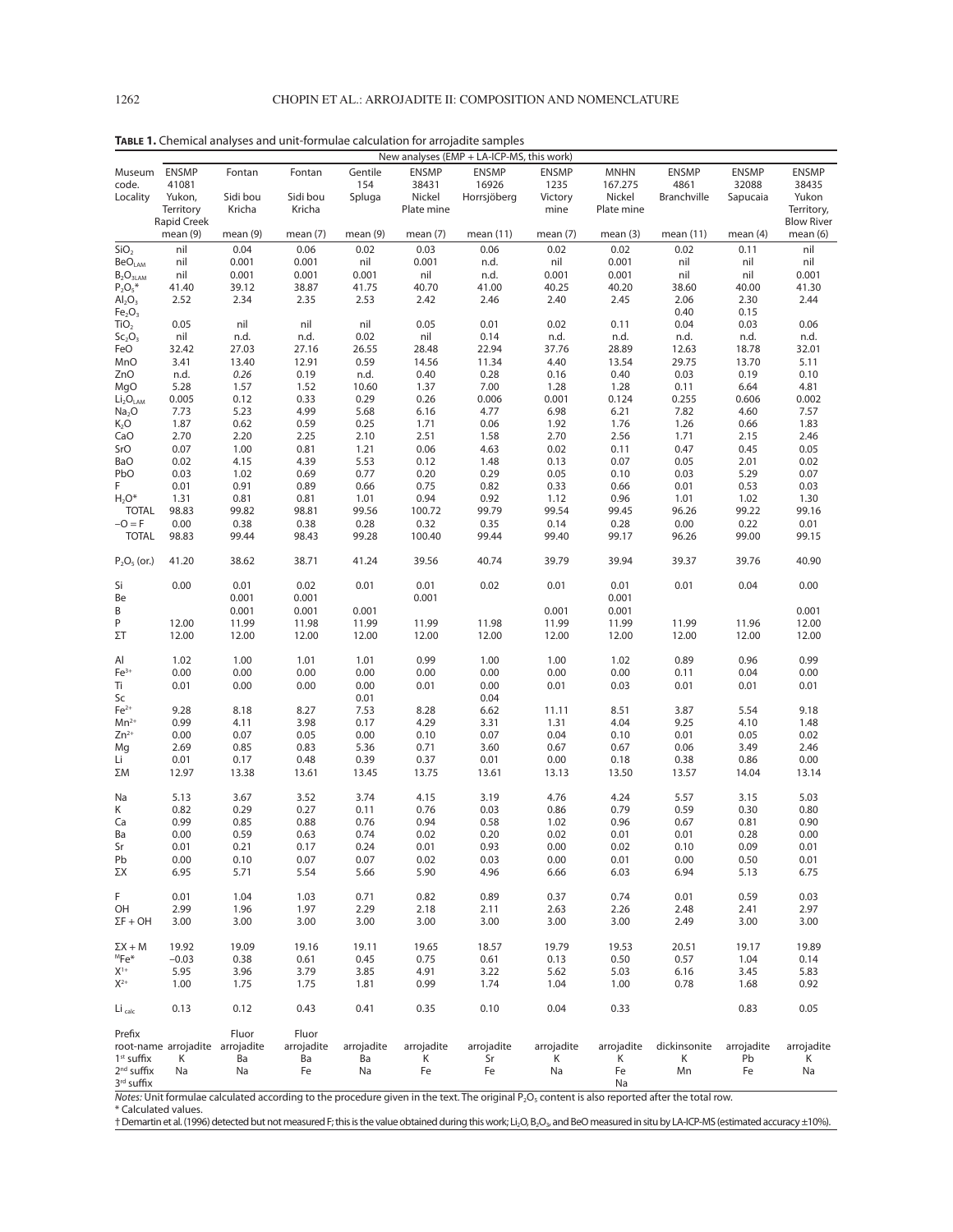**TABLE 1.**–Continued

|                             | Old analyses (in the literature; wet chemical unless specified) |                 |                      |                |                   |                |                |                                                                                                                         |                         |                 |                   |                      |
|-----------------------------|-----------------------------------------------------------------|-----------------|----------------------|----------------|-------------------|----------------|----------------|-------------------------------------------------------------------------------------------------------------------------|-------------------------|-----------------|-------------------|----------------------|
| <b>ENSMP</b>                | <b>ENSMP</b>                                                    | <b>ENSMP</b>    | Lindberg             |                |                   |                |                | Huvelin Moore and Moore and Moore and Moore and                                                                         | Moore and Moore and     |                 | von               | Demartin             |
| 45940                       | 46953                                                           | 4859            |                      |                | Ito               | Ito            | Ito            | Ito                                                                                                                     | Ito                     | Ito             | Knorring          |                      |
| Chandler<br>mills           | Smith<br>mine                                                   | Smith<br>mine   | Nickel<br>Plate mine | Kricha         | Sidi bou Sapucaia | Smith<br>mine  | Nancy<br>mine  | <b>EMP</b>                                                                                                              | Branchville Branchville | Palermo<br>mine | Buranga<br>Rwanda | Spluga<br><b>EMP</b> |
|                             |                                                                 | mean $(4)$      | M&I                  | M&I            | M&I               | M&I            | M&I            | M&I no. 9                                                                                                               | M&l no. 11              | M&I             | M&I               | Dm et al.            |
| 0.06                        | 0.07                                                            | 0.03            |                      |                |                   |                |                |                                                                                                                         |                         |                 |                   | 0.02                 |
| 0.001                       | 0.001                                                           | 0.001           |                      |                |                   |                |                |                                                                                                                         |                         |                 |                   |                      |
| nil                         | nil                                                             | nil             |                      |                |                   |                |                |                                                                                                                         |                         |                 |                   |                      |
| 41.85                       | 41.15                                                           | 40.35           | 40.90                | 39.40          | 41.05             | 39.60          | 43.20          | 40.60                                                                                                                   | 40.15                   | 40.70           | 39.60             | 41.3                 |
| 2.34                        | 2.44                                                            | 2.49            | 2.66                 | 2.41           | 2.23              | 2.30           | 2.33           | 2.00                                                                                                                    | (2.00)                  | 2.37            | 1.96              | 2.45                 |
| 0.19<br>0.06                | 0.08                                                            | 0.02            | 0.00                 | 0.00           | 0.43              | 0.29           | 0.39           | 0.68                                                                                                                    | 0.63                    | 0.10            | 0.64              | 0.03                 |
| n.d.                        | n.d.                                                            | n.d.            |                      |                |                   |                |                |                                                                                                                         |                         |                 |                   |                      |
| 28.32                       | 28.98                                                           | 30.81           | 28.22                | 28.05          | 18.75             | 28.62          | 34.55          | 12.69                                                                                                                   | 12.39                   | 30.00           | 19.99             | 27.61                |
| 7.57                        | 6.60                                                            | 6.22            | 15.78                | 14.12          | 14.60             | 7.43           | 7.76           | 32.00                                                                                                                   | 31.83                   | 12.60           | 19.45             | 0.70                 |
| 0.37                        | 0.16                                                            | 0.34            |                      | 0.25           | 0.20              | 0.17           | 0.24           |                                                                                                                         |                         | 0.06            |                   |                      |
| 6.02                        | 5.68                                                            | 3.99            | 1.04                 | 1.53           | 6.78              | 4.55           | 3.37           |                                                                                                                         |                         | 2.49            | 2.8               | 10.85                |
| 0.356<br>5.65               | 0.272<br>5.87                                                   | 0.342<br>5.57   | 0.09<br>6.40         | 0.33<br>5.47   | 0.70<br>4.53      | 0.25<br>5.50   | 0.52<br>5.36   | (0.17)<br>7.80                                                                                                          | 0.22<br>7.37            | 0.08<br>6.59    | 0.20<br>4.97      | 4.44                 |
| 0.73                        | 1.26                                                            | 1.16            | 1.74                 | 0.56           | 0.58              | 0.95           | 1.43           | 1.10                                                                                                                    | 1.80                    | 1.39            | 0.63              | 0.26                 |
| 2.30                        | 2.70                                                            | 2.60            | 2.46                 | 0.82           | 2.57              | 2.28           | 3.65           | 2.30                                                                                                                    | 2.09                    | 1.31            | 2.28              | 2.09                 |
| 0.28                        | 0.16                                                            | 0.27            |                      | 0.31           | 0.34              | 0.13           | 0.05           |                                                                                                                         |                         | 0.65            |                   | 1.09                 |
| 3.70                        | 1.92                                                            | 2.67            |                      | 4.32           | 1.50              | 2.32           | 0.02           |                                                                                                                         |                         | 0.2             | 5.36              | 5.68                 |
| 0.68                        | 1.02                                                            | 1.01            |                      | 0.76           | 4.42              | 0.88           | 0.37           |                                                                                                                         |                         |                 |                   | 0.76                 |
| 0.41<br>1.13                | 0.45<br>1.10                                                    | 0.80<br>0.90    | 0.80<br>0.92         | 0.95<br>0.80   | 1.30              | 1.26           | 1.37           | 1.28                                                                                                                    | 1.22                    | 1.29            | 0.47<br>1.03      | $+0.66$<br>1.00      |
| 102.02                      | 99.91                                                           | 99.57           | 101.01               | 100.08         | 99.98             | 96.53          | 104.61         | 100.62                                                                                                                  | 99.70                   | 99.83           | 99.38             | 98.94                |
| 0.17                        | 0.19                                                            | 0.34            | 0.34                 | 0.40           |                   |                |                |                                                                                                                         |                         |                 | 0.20              | 0.28                 |
| 101.85                      | 99.72                                                           | 99.23           | 100.67               | 99.68          | 99.98             | 96.53          | 104.61         | 100.62                                                                                                                  | 99.70                   | 99.83           | 99.18             | 98.66                |
| 40.55                       | 40.54                                                           | 39.86           | 40.00                | 39.07          | 41.20             | 42.30          | 40.10          | 39.50                                                                                                                   | 40.89                   | 40.80           | 39.34             | 40.50                |
| 0.02<br>0.001               | 0.03<br>0.001                                                   | 0.01<br>0.001   |                      |                |                   |                |                |                                                                                                                         |                         |                 |                   | 0.01                 |
| 11.98<br>12.00              | 11.97<br>12.00                                                  | 11.99<br>12.00  | 12.00<br>12.00       | 12.00<br>12.00 | 12.00<br>12.00    | 12.00<br>12.00 | 12.00<br>12.00 | 12.00<br>12.00                                                                                                          | 12.00<br>12.00          | 12.00<br>12.00  | 12.00<br>12.00    | 11.99<br>12.00       |
| 0.93                        | 0.99                                                            | 1.03            | 1.09                 | 1.02           | 0.91              | 0.97           | 0.90           | 0.82                                                                                                                    | 0.83                    | 0.97            | 0.83              | 0.99                 |
| 0.05                        | 0.00                                                            | 0.00            |                      |                | 0.11              | 0.08           | 0.10           | 0.18                                                                                                                    | 0.17                    | 0.03            | 0.17              | 0.01                 |
| 0.02                        | 0.02                                                            | 0.01            |                      |                |                   |                |                |                                                                                                                         |                         |                 |                   |                      |
| 8.01                        | 8.33                                                            | 9.04            | 8.18                 | 8.44           | 5.41              | 8.57           | 9.48           | 3.70                                                                                                                    | 3.66                    | 8.74            | 5.98              | 7.92                 |
| 2.17                        | 1.92                                                            | 1.85            | 4.63                 | 4.30           | 4.27              | 2.25           | 2.16           | 9.46                                                                                                                    | 9.52                    | 3.72            | 5.90              | 0.20                 |
| 0.09                        | 0.04                                                            | 0.09            |                      | 0.07           | 0.05              | 0.04           | 0.06           |                                                                                                                         |                         | 0.02            |                   |                      |
| 3.03<br>0.48                | 2.91<br>0.38                                                    | 2.09<br>0.48    | 0.54<br>0.13         | 0.82<br>0.48   | 3.49<br>0.97      | 2.43<br>0.36   | 1.65<br>0.69   | 0.24                                                                                                                    | 0.31                    | 1.29<br>0.11    | 1.49<br>0.29      | 5.54<br>0.00         |
| 13.78                       | 13.58                                                           | 13.55           | 13.48                | 14.11          | 14.19             | 13.65          | 14.04          | 13.40                                                                                                                   | 13.49                   | 13.88           | 13.66             | 13.66                |
|                             |                                                                 |                 |                      |                |                   |                |                |                                                                                                                         |                         |                 |                   |                      |
| 3.71                        | 3.91                                                            | 3.79            | 4.30                 | 3.82           | 3.03              | 3.82           | 3.41           | 5.28                                                                                                                    | 5.05                    | 4.45            | 3.45              | 2.95                 |
| 0.31                        | 0.55                                                            | 0.52            | 0.77                 | 0.26           | 0.26              | 0.43           | 0.60           | 0.49                                                                                                                    | 0.81                    | 0.62            | 0.29              | 0.11                 |
| 0.83<br>0.49                | 0.99<br>0.26                                                    | 0.98<br>0.37    | 0.91<br>0.00         | 0.32<br>0.61   | 0.95<br>0.20      | 0.87<br>0.33   | 1.28<br>0.00   | 0.86<br>0.00                                                                                                            | 0.79<br>0.00            | 0.49<br>0.03    | 0.87<br>0.75      | 0.77<br>0.76         |
| 0.05                        | 0.03                                                            | 0.05            | 0.00                 | 0.06           | 0.07              | 0.03           | 0.01           | 0.00                                                                                                                    | 0.00                    | 0.13            | 0.00              | 0.22                 |
| 0.06                        | 0.09                                                            | 0.09            | 0.00                 | 0.07           | 0.41              | 0.08           | 0.03           | 0.00                                                                                                                    | 0.00                    | 0.00            | 0.00              | 0.07                 |
| 5.45                        | 5.83                                                            | 5.80            | 5.98                 | 5.14           | 4.92              | 5.56           | 5.33           | 6.63                                                                                                                    | 6.65                    | 5.72            | 5.36              | 4.88                 |
| 0.44                        | 0.49                                                            | 0.89            | 0.88                 | 1.08           | 0.00              | 0.00           | 0.00           | 0.00                                                                                                                    | 0.00                    | 0.00            | 0.53              | 0.72                 |
| 2.56                        | 2.51                                                            | 2.11            | 2.12                 | 1.94           | 3.00              | 3.00           | 3.00           | 2.97                                                                                                                    | 2.86                    | 3.00            | 2.47              | 2.28                 |
| 3.00                        | 3.00                                                            | 3.00            | 3.00                 | 3.00           | 3.00              | 3.00           | 3.00           | 2.97                                                                                                                    | 2.86                    | 3.00            | 3.00              | 3.00                 |
| 19.23                       | 19.41                                                           | 19.35           | 19.46                | 19.25          | 19.11             | 19.21          | 19.37          | 20.03                                                                                                                   | 20.14                   | 19.60           | 19.02             | 18.54                |
| 0.78                        | 0.58                                                            | 0.55            | 0.48                 | 1.11           | 1.19              | 0.65           | 1.04           | 0.40                                                                                                                    | 0.49                    | 0.88            | 0.66              | 0.66                 |
| 4.02                        | 4.46                                                            | 4.31            | 5.07                 | 4.08           | 3.29              | 4.25           | 4.01           | 5.77                                                                                                                    | 5.86                    | 5.07            | 3.74              | 3.06                 |
| 1.43                        | 1.37                                                            | 1.49            | 0.91                 | 1.06           | 1.63              | 1.31           | 1.32           | 0.86                                                                                                                    | 0.79                    | 0.65            | 1.62              | 1.82                 |
| 0.52                        | 0.40                                                            | 0.57            | 0.41                 | 0.55           | 1.01              | 0.55           | 0.65           | 0.19                                                                                                                    | 0.20                    | 0.09            | 0.28              | $-0.02$              |
|                             |                                                                 |                 |                      | Fluor          |                   |                |                |                                                                                                                         |                         |                 |                   |                      |
| arrojadite arrojadite<br>Ba | Κ                                                               | arrojadite<br>Κ | Κ                    | Na             | Pb                | Κ              | Κ              | arrojadite arrojadite arrojadite arrojadite arrojadite dickinsonite dickinsonite arrojadite arrojadite arrojadite<br>Na | Κ                       | Κ               | Ba                | Ba                   |
| Fe                          | Fe                                                              | Fe              | Na                   | Fe             | Fe                | Fe             | Fe             | Na                                                                                                                      | Na                      | Fe              | Fe                | Fe                   |
|                             |                                                                 |                 |                      |                |                   |                |                |                                                                                                                         |                         |                 |                   |                      |

Notes: Unit formulae calculated according to the procedure given in the text. The original P<sub>2</sub>O<sub>5</sub> content is also reported after the total row.<br>\* Calculated values.

† Demartin et al. (1996) detected but not measured F; this is the value obtained during this work; Li2O, B2O3, and BeO measured in situ by LA-ICP-MS (estimated accuracy ±10%).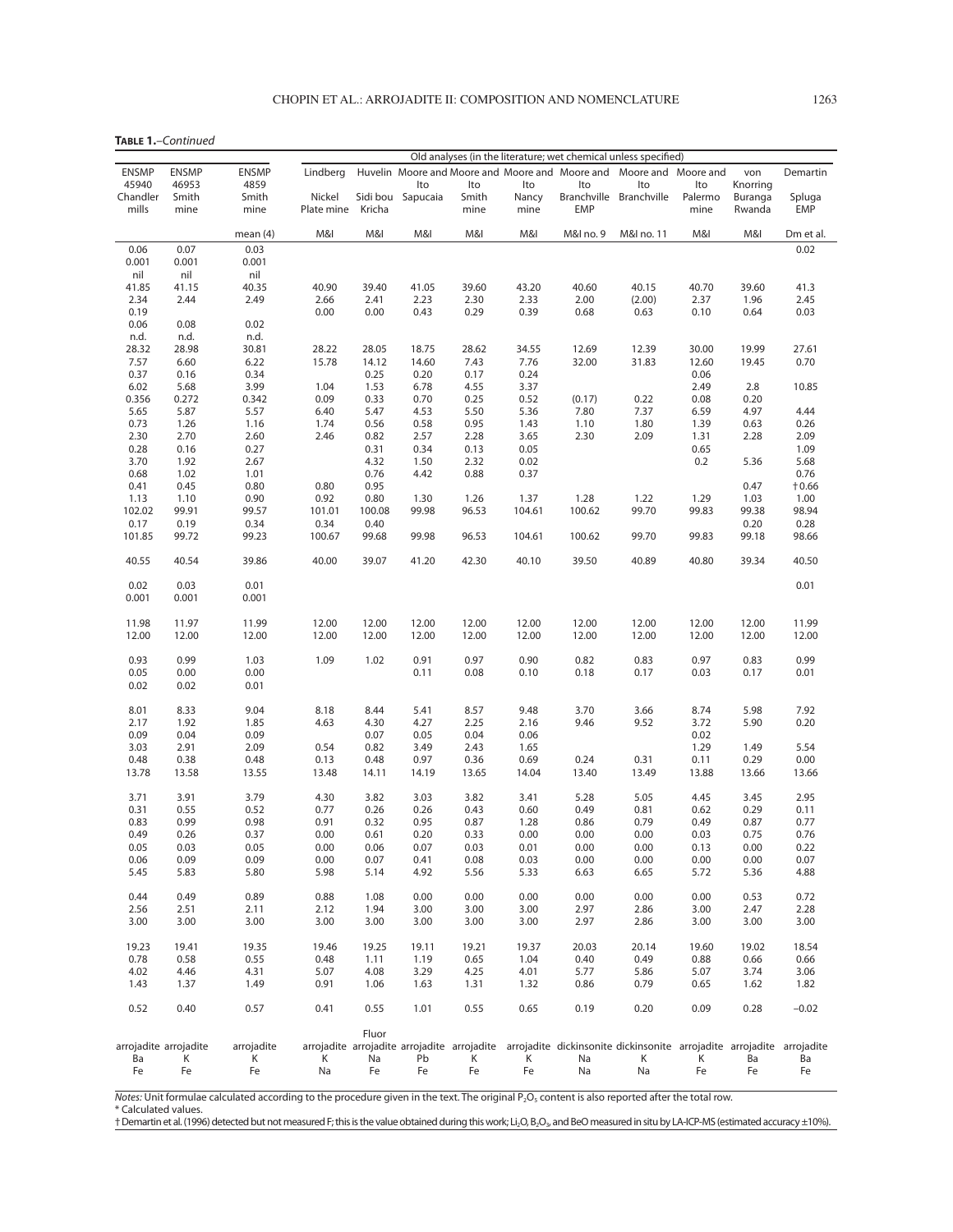sites; the exchange vectors responsible for local charge-balance will be discussed in a future contribution.

(4) The X5 site is occupied by a monovalent cation (K, Na) in arrojadites, and a large divalent cation (Ba, Sr, Pb) in sigismundite and the other members; K is generally dominant in arrojadites.

(5) The X4 site is vacant in sigismundite and members rich in Ba, Sr, or Pb, but is filled by Na in other arrojadites.

(6) The fourfold-coordinated (within  $3 \text{ Å}$ ) X6 site is occupied by Na in arrojadites and sigismundite that have about 13 M-type cations (i.e., Fe, Mn, Mg, Li, Zn); in arrojadites and sigismundite with a higher number of M-type cations, this site is progressively substituted by two additional (split) sixfold- and sevenfold-coordinated sites, which are occupied by divalent cations (Ca, Sr) and are locally coupled with vacancy at the adjacent X2a site.

(7) In one locality (Branchville, Cámara et al. 2006), the high number of M-type cations (13.58 apfu) is not compensated by a decrease in the number of X-type cations (6.94 apfu); the structure refinement shows 7.48 epfu at the X7 site, which is close to the position expected for the proton bonded to O3x (whose electron-density maximum is here hardly detectable). Comparative crystal-chemical analysis suggests that the X7 site is occupied mainly by Na (0.52 apfu), with a small amount of Mn (0.11 apfu). This situation is also more suitable to obtain local charge balance after the incorporation of 0.38 Li apfu at some adjacent M sites (e.g., M2, M3, M5, and M6).

(8) In general, Ca is ordered at the X1 sites, whereas heavier cations (e.g., Fe, Ba, Sr) may disorder between the X1 and X6 sites.

#### **THE MAIN SUBSTITUTIONS INVOLVED**

The two samples from the Yukon, which have a relatively simple chemistry close to a nominal arrojadite KCaNa<sub>5</sub>  $(Fe, Mg)_{13}(OH)_{2}Al(PO_{4})_{11}PO_{3}OH$  (Table 1), were crucial to define the possible exchange vectors ruling the crystal chemistry of this group of minerals. Starting from this formula, with 13 M-type cations (i.e., Fe, Mn, Mg, Zn, Li) and 7 X cations, the relevant crystal chemical exchanges revealed by the data in Table 1 are an increase of the number of M-type cations (up to 14), a decrease of the number of X-type cations (down to 5) and variations of the number of  $(M + X)$  cations from 20 down to 18.6 or up to 20.6 (in the Branchville sample). On the basis of the structural data, these compositional variations can be rationalized through a small number of independent exchange vectors.

(1) Arrojadite and dickinsonite differ because of the homovalent Fe<sup>2+</sup>  $\leftrightarrow$  Mn<sup>2+</sup> exchange at the M sites.

(2) Arrojadite and its Ba, Sr, or Pb varieties differ because of the coupled heterovalent exchange  ${}^{X5}K^+{}^{X4}Na^+ \leftrightarrow {}^{X5}(Ba, Sr,$  $Pb)^{2+ X4}$ .

(3) Another heterovalent exchange,  $X^{2a}Na^{+} X^{6}Na^{+} \leftrightarrow X^{2a}$  $X^{6b,c}$ (Fe, Ca, Sr)<sup>2+</sup>, explains the presence of M-type cations exceeding 13 apfu in all the studied samples but Branchville.

(4) The presence of a total number of M and X cations exceeding 20 argues for a substitution of the type Na  $\leftrightarrow$  H, which is actually observed at the X7 and H3x sites, respectively, in Branchville dickinsonite.

#### **THE NEW SITE NOMENCLATURE**

Most of the compositional observed variations are controlled by two heterovalent exchanges, one involving the X5 and X4 sites, the other the X6 and X2a sites. To emphasize this control and facilitate species identification, we introduce a new site nomenclature that singles out the two relevant pairs of sites (as A1-A2 and B1-B2)—and takes into account that  $Cc$  is the actual space group. The relations between the site nomenclature used in the  $Cc$  (Cámara et al. 2006) and in the  $C2/c$  (Moore et al. 1981) space group are given in Table 2, where a and b indicate couples of sites that are no longer equivalent, P1x is now the new P site deriving from *Cc* symmetry, and the X sites have been renamed and rationalized in light of the active crystal-chemical exchanges.

As a result, the fundamental structural formula for the arrojadite group is

 $A_2B_2CaNa_{2+x}M_{13}Al(PO_4)_{11}(PO_3OH_{1-x})W_2$ 

and the main substitutions accounting for the compositional variations of the group are:

 $[1] \text{Fe}^{2+} \leftrightarrow \text{Mn}^{2+} \leftrightarrow \text{Mg} \leftrightarrow \text{Li} \leftrightarrow \text{Zn}$  at the M sites;

[2] 2 (K,Na)<sup>+</sup>  $\leftrightarrow$  (Ba, Sr, Pb)<sup>2+</sup> +  $\Box$  at the A1 and A2 sites; [3] 2 Na<sup>+</sup>  $\leftrightarrow$  (<sup>M</sup>Fe<sup>\*</sup>, Ca, Sr)<sup>2+</sup> +  $\Box$  at the B1 and B2 sites, where <sup>M</sup>Fe<sup>\*</sup> is the amount of small divalent cations occurring at

the X-sites, i.e., M-type cations in excess of 13; [4] OH  $\leftrightarrow$  F at the W sites;

[5] Al  $\leftrightarrow$  (Fe<sup>3+</sup>, Sc, Ti<sup>4+</sup>) at the Al site (extremely rare);

[6] H  $\leftrightarrow$  (Na, <sup>M</sup>Fe<sup>\*</sup>) at the H3x and Na3 sites (only in the sample from Branchville);

[7] the incorporation of Li at the M sites is balanced by different substitutions, involving either divalent (vs. monovalent) or monovalent (vs. vacancy) cations at the X-sites, mostly B1.

On this basis, the following ideal charge arrangements are to be considered for classification purposes:

|  |  | (1) $A_2^+$ $B_2^+$ Ca Na <sub>2</sub> (Fe,Mn) <sub>13</sub> Al (PO <sub>4</sub> ) <sub>11</sub> (PO <sub>3</sub> OH) W <sub>2</sub>                      |  |  |
|--|--|-----------------------------------------------------------------------------------------------------------------------------------------------------------|--|--|
|  |  | (2) $A_2^+$ $B^{2+}$ Ca Na <sub>2</sub> (Fe,Mn) <sub>13</sub> Al (PO <sub>4</sub> ) <sub>11</sub> (PO <sub>3</sub> OH) W <sub>2</sub>                     |  |  |
|  |  | (3) $A^{2+}$ B <sub>2</sub> <sup>+</sup> Ca Na <sub>2</sub> (Fe,Mn) <sub>13</sub> Al (PO <sub>4</sub> ) <sub>11</sub> (PO <sub>3</sub> OH) W <sub>2</sub> |  |  |
|  |  | (4) $A^{2+}B^{2+}Ca Na_2$ (Fe,Mn) <sub>13</sub> Al (PO <sub>4</sub> ) <sub>11</sub> (PO <sub>3</sub> OH) W <sub>2</sub>                                   |  |  |
|  |  | (5) $A_2^+$ $B_2^+$ Ca Na <sub>3</sub> (Fe,Mn) <sub>13</sub> Al (PO <sub>4</sub> ) <sub>11</sub> (PO <sub>4</sub> ) W <sub>2</sub>                        |  |  |
|  |  | (6) $A_2^+$ $B^{2+}$ Ca Na <sub>3</sub> (Fe,Mn) <sub>13</sub> Al (PO <sub>4</sub> ) <sub>11</sub> (PO <sub>4</sub> ) W <sub>2</sub>                       |  |  |

where  $A^{2+}$  are large divalent cations with a high coordination number (8; e.g., Ba, Sr, Pb) and  $B^{2+}$  are small divalent cations with a low coordination number  $(4-6; e.g., Fe, Mg, Mn, Zn, i.e.,)$ 

**TABLE 2.** Correspondence of the arrojadite site nomenclatures used in the Cc (new, this study) and C2/c space group (old, in italics, Moore et al. 1981)

| old $(C2/c)$   | $new*(Cc)$              | old             | $new*$                             | old            | $new*$                             |
|----------------|-------------------------|-----------------|------------------------------------|----------------|------------------------------------|
| X1             | Ca                      | M1              | M1                                 | P <sub>1</sub> | P <sub>1</sub>                     |
| X <sub>2</sub> | <b>B2, Na2</b>          | M2              | M <sub>2</sub> a, M <sub>2</sub> b | P1x            | P1x                                |
| X3             | Na1                     | M3              | M <sub>3</sub> a, M <sub>3</sub> b | P <sub>2</sub> | P <sub>2a</sub> , P <sub>2b</sub>  |
| X4             | A2                      | M4              | M4a, M4b                           | P3             | P <sub>3</sub> a, P <sub>3</sub> b |
| X <sub>5</sub> | A <sub>1</sub>          | M5              | M5a, M5b                           | P <sub>4</sub> | P4a, P4b                           |
| X6             | B1 (B1x, B1y)           | M6              | M6a, M6b                           | P <sub>5</sub> | P5a, P5b                           |
| X7             | Na3                     | M7              | M7a, M7b                           | P <sub>6</sub> | P6a, P6b                           |
| Al             | Al                      | O <sub>25</sub> | W1.W2                              |                |                                    |
| O1 to O24      | maintain their name,    |                 |                                    |                |                                    |
|                | but double (hence a, b) |                 |                                    |                |                                    |
|                |                         |                 |                                    |                |                                    |

\* a and b indicate couples of sites that are no longer equivalent.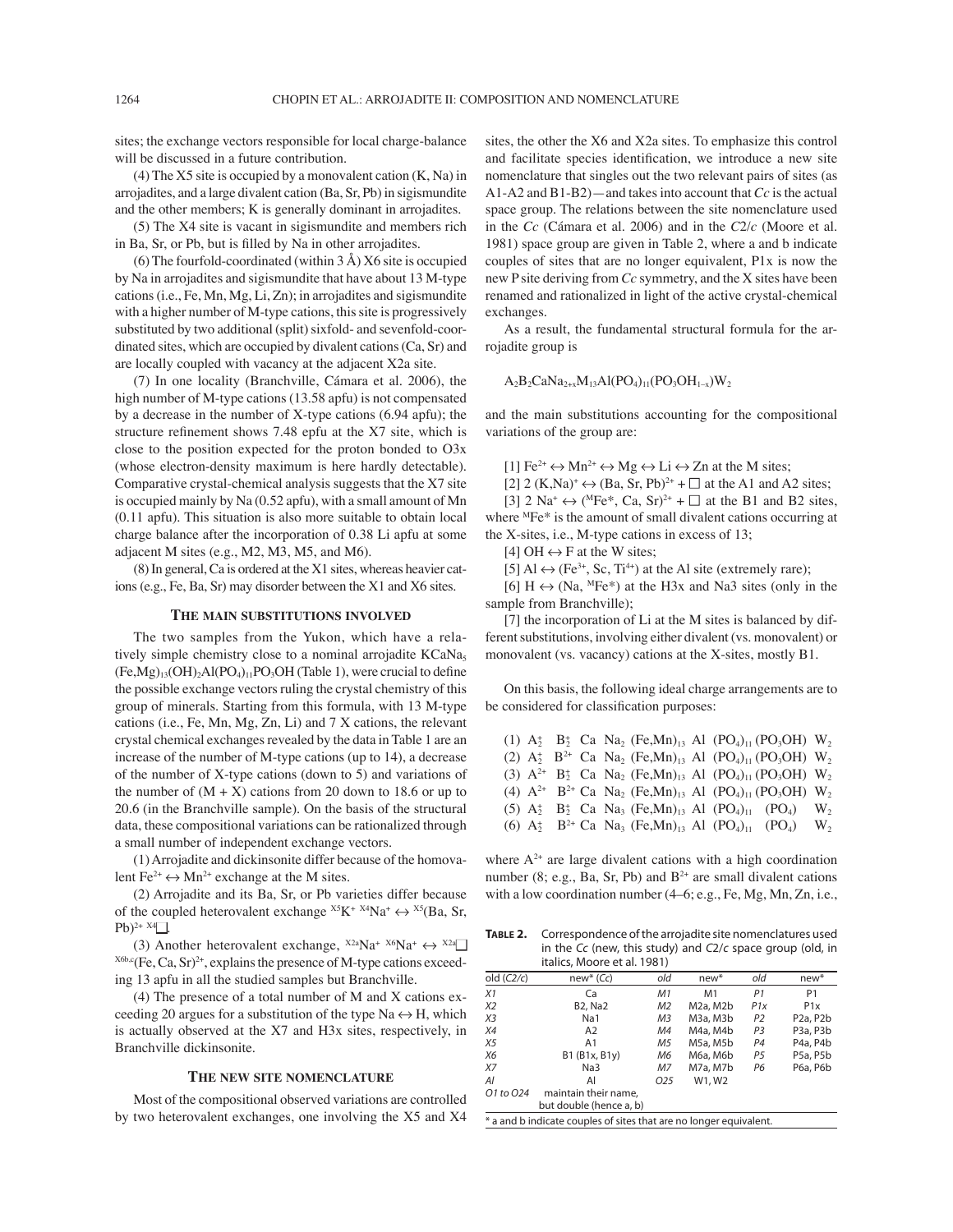the M-type cations in excess of 13, i.e., MFe\*).

The total content of the non-(P,Al) cations may reach 21 apfu when the Na3 site is fully occupied (i.e., the H3x site is empty; charge arrangement 5) but generally varies between 20 apfu (charge arrangements 1 and 6) and 18 (charge arrangement 4). The number of X-type large cations (Na + K + Ca + Sr + Ba + Pb) varies between 8 (arrangement 5) and 4 (arrangement 4), and that of M-type cations between 13 and 14, thereby accounting for the ranges found in Table 1. The above formulae do not account for possible disorder of divalent ions between the B1 and Ca sites, but such disorder does not affect the overall charge arrangement anyway.

## **NOMENCLATURE OF THE ARROJADITE GROUP**

#### **Principles**

If the content of each site is considered for nomenclature, the number of independent cation sites in the formula-unit has the potential to yield a wealth of mineral names in the arrojadite group. Regardless of whether or not such proliferation would be a service to Mineralogy, the mixed occupancy of most sites (by Fe, Mn, Mg, and Li in the M sites; by Ca, Na, Fe, and vacancies in several X sites) makes a unique assignment of site population impossible in most instances, even if individual site-scattering values are known through crystal-structure refinement. This reason alone is a call for simplicity, another one being the need for a practical nomenclature, i.e., one that can be applied on the basis of chemical data alone, without resorting to structure refinement. As a matter of fact, with one exception, all previous workers refrained from introducing new root-names in the arrojadite-dickinsonite group, even when they had sufficient data for creating new species (e.g., Huvelin et al. 1972; Moore et al. 1981). We remain in this spirit and propose a practical nomenclature scheme based on the two historical root-names, in which the use of a few suffixes allows one to account for the compositional variety and to recast it on the crystal-chemical basis deciphered in the present series of papers. This nomenclature scheme was approved by the IMA-CNMMN (vote 05-D) in September 2005.

The underlying principles are: (1) to offer a crystal-chemical basis for the naming of the present and forthcoming new members of the group;  $(2)$  to limit the number of prefixes (by keeping both arrojadite and dickinsonite as root-names, although they are related by a simple homovalent exchange); (3) to use a suffix to identify each of the other main substitutions, thereby reducing the number of root-names to the minimum; (4) to remain practical, considering that crystal-structure refinement is not a routine technique and that EMP analyses are the standard source of chemical data.

#### **Handling heterovalent substitutions**

If one ignores temporarily the Na3 for H3x substitution, the crystal chemistry of the group is governed by two heterovalent substitutions ([2] and [3] above) acting independently in two pairs of coupled sites, A1-A2 and B1-B2, each of them being charge balanced by replacement of Na<sup>+</sup> by a vacancy at the A2 and B2 sites, respectively. For nomenclature purposes, it is sufficient to consider the dominant cation of the dominant valence state at the A1 and B1 site, respectively, to fix the proper suffixes. By so

doing, the crystal chemistry of the four relevant sites of the species is completely specified. Indeed, if a divalent cation is used as the suffix for A1 (respectively  $B1$ ), vacancies are necessarily dominant at A2 (resp. B2); if a monovalent cation is used as the suffix for A1 (resp.  $B1$ ),  $Na<sup>+</sup>$  is necessarily the dominant cation at A2 (resp. B2). As a result, only two suffixes are sufficient for a full characterization, and the end-member formula that can be derived from the suffi xed name is automatically charge-balanced (as in the above list of possible charge arrangements, and in Table 3).

On consideration of these advantages, we implement the 50% (or dominant-ion) nomenclature rule (e.g., Nickel 1992) for the arrojadite group as follows: "in a relevant site, the *dominant cation of the dominant valence state* is considered for nomenclature." Note that, in case of multiple occupancy of a site involved in heterovalent exchange, the dominant cation of the dominant valence state may not be the site predominant cation. For instance, one may have 0.35 K, 0.25 Na, and 0.4 Ba in A1, and the relevant suffix will be K (and not Ba), signifying thereby that the coupled A2 site is dominantly occupied by Na.

#### **Criteria for arrojadite-group nomenclature**

**Root name.** The partitioning of Fe, Mn, Mg, Li (and Zn) both among the 13 independent M sites and among the M and X sites is ignored for practical reasons [the possible presence of two light elements (Li and Mg) and two heavier ones (Mn and Fe) often makes a unique site assignment illusory, even in the presence of a structure refinement]; only the dominant cation among them taken as a bulk is considered (substitution [1] above) by the choice of the root-name: (1) Fe dominant, *arrojadite* series; (2) Mn dominant, *dickinsonite* series; (3) Mg dominant (if any), a new root name.

For the sake of consistency, and in the light of the following scheme that adopts suffixes based on the dominant heterovalent substitution and the nature of its predominant cation at the A and B sites, *the name sigismundite is abolished*.

**First suffix.** The dominance (>0.5 pfu) of monovalent or divalent cations at the A1 site (heterovalent substitution [2] with the relevant vacancy in  $A2$ ) is represented by a first suffix identifying the *dominant species of the dominant valence state*. For practical use (because we cannot distinguish from chemical analysis whether or not  $A^{2+}$  disorders between the Ca and A1 site), the default composition  $X^{2+} = Ca + Sr + Pb + Ba =$ 1.5 apfu is used as a chemical divide for dominance of divalent cations at the A sites. In other words, before divalent ions are assigned to A1, the Ca site is first filled with Ca and  $A^{2+}$  ions of *increasing radius* [as available structure refinements for (Ba, Sr)-rich members (Demartin et al. 1996; Part I) indicate some Sr occupancy rather than Ba or Pb at the Ca site, in line with ionic size considerations].

**Second suffi x.** A further distinction is based on the occupancy of the B sites, taking  $MFe^* = Fe^{2+} + Mn^{2+} + Mg + Zn + Li - 13 =$  $\Sigma M^{2+} + Li - 13$  at the X sites as a measure of it.

If  $MFe^* \leq 0.5$  pfu, "Na" is used as second suffix to indicate that the B1 site is dominantly occupied by Na, and the B2 site as well.

If  $MFe^* > 0.5$  pfu, "Fe" or "Mn" (the dominant M-type cation) is used as second suffix to indicate that  $B1$  is dominantly occupied by a divalent cation, with charge compensation by (dominant)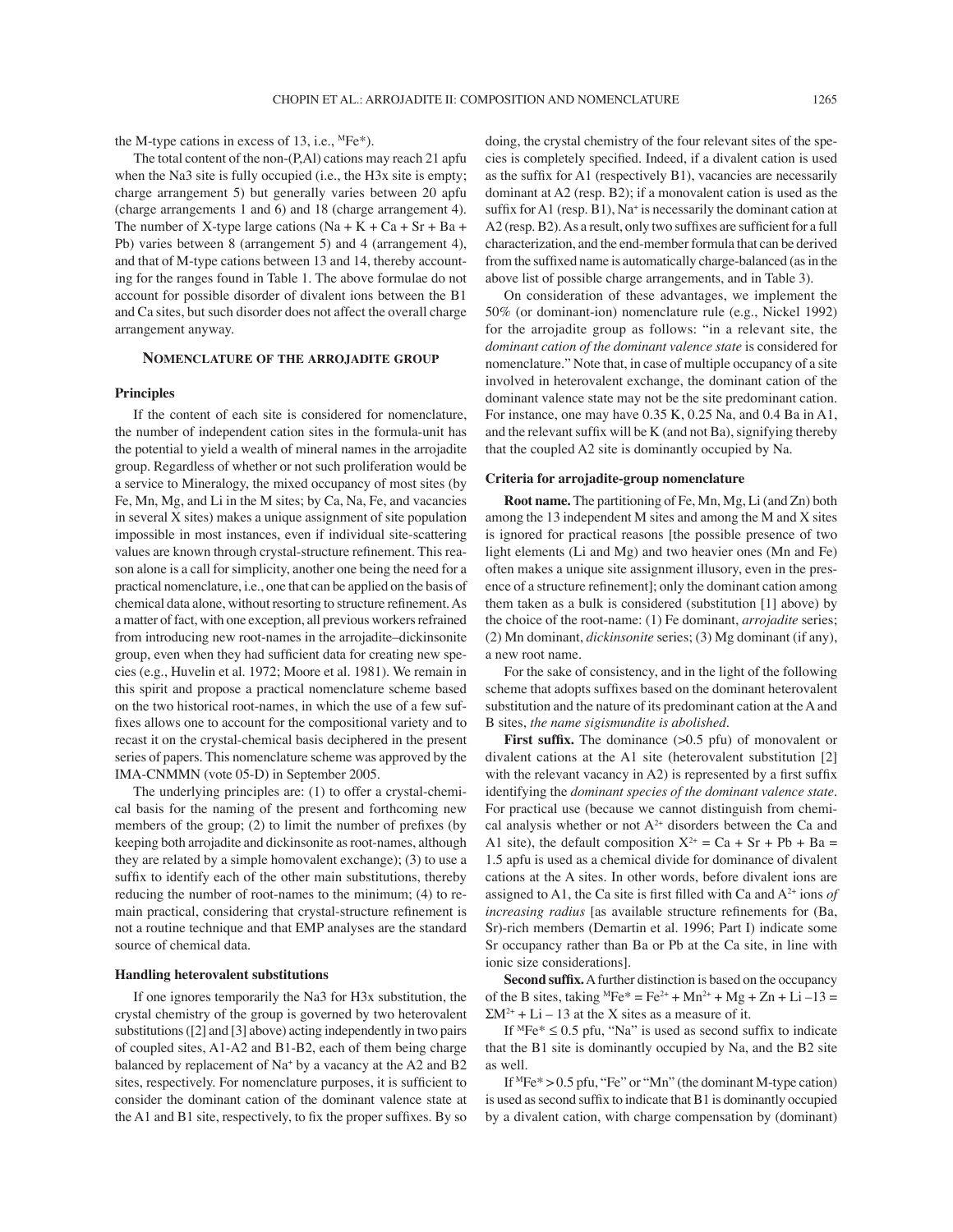vacancies at the B2 site.

**Third suffix.** The general arrojadite formula has 3 (OH,F) atoms pfu. The possible dominant deficiency in H3x and related occupancy at the Na3 site are noted by addition of one more suffix indicating the dominant Na3 species. From the present experience, this suffix can be only Na. The simplest measure of Na3 occupancy is the difference between 7 (the number of A, B, Na1, Na2, and Ca sites) and the total number of cations occupying the X sites and of vacancies in A and B sites pfu,  $X_T = X^{2+} + X^+ + MFe^*$  $+$ <sup>A</sup> $\Box$  + <sup>B</sup> $\Box$ . This value can be estimated from chemical data (the empirical formula) because, to a first approximation,  $\mathbb{A} \square = X^{2+}$  $-1$  (substitution [2]) and  ${}^{B}\square = {}^{M}Fe^{*} - Li$  (substitutions [3], [7]); therefore  $X_T = 2^M Fe^* + 2 X^{2+} + X^* - Li - 1$ . If  $X_T \ge 7.5$ , a third suffix is applied. However, this calculation ignores the effect of minor substitutions like Ti, and Si, or an excess of Al over 1 pfu. A simple, rigorous but only sufficient condition for dominant Na3 occupancy and for the use of the third suffix is that the sum of M-type  $(EM)$  and X-type  $(\Sigma X)$  cations is  $> 20.5$  apfu.

**First prefix.** The homovalent substitution  $OH \leftrightarrow F$  at the W sites is accounted for by the use of the prefix "fluor" when F is dominant over OH (i.e.,  $F > 1$  apfu).

**Second prefix.** The prefix "ferri" should apply when  $Fe^{3+}$ is dominant over Al at the Al site, as in the synthetic arrojadite phase of Yakubovich et al. (1986), or as suggested by analysis no. 3 of Robinson et al. (1992).

The suffixes are written within parentheses as extended Levinson modifiers. Indeed, they act exactly as those for rareearth elements (REE) in a structure like epidote, for instance, for which the use of a REE suffix specifies that trivalent (REE) cations are dominant in the Ca2 site, and the element symbol specifies which cation is predominant (but may not be the site-

dominant cation, e.g., the use of " $-(Ce)$ " with 0.30 Ce, 0.25 La, and 0.45 Ca).

#### **Practical steps: Formula recalculation**

A high-quality analysis is mandatory for a proper crystal-chemical description of the arrojadite group and correct name assignment. Indeed, given the high charge of P and the many P atoms in the formula unit of arrojadite, a mere uncertainty of  $\langle 1\% \rangle$  in P stoichiometry (e.g., 0.1 P pfu) converts into 0.5 charge, i.e., 50% of a complete heterovalent substitution on any site—which makes the identification of vacancies and subtle substitutions a challenge. As a matter of fact, even in the presence of accurate and complete analyses when normalizing to 47 O and 3 (OH, F), small deviations from the ideal P content  $(\pm 0.05$  apfu) affect X cation contents in a way that may prevent a correct classification. The same is true in the case of normalization to 12 P pfu (and H by charge balance), which amplifies the effect of small P errors on the sums of  $X$  and M cations and therefore on the number of vacancies.

In spite of this inherent shortcoming, a first-step calculation with the latter normalization (12 P basis and H calculated to chargebalance the 50 O atoms corrected for  $F$ —and for  $Fe<sup>3+</sup>$  replacing Al) proves quite useful. The resulting  $H + F$  pfu value has to be compared to the ideal value of 3. If Li was analyzed,  $H + F$  should be equal to 3, and any significantly lower value should be indicative of H3x deficiency, i.e., Na3 population. As shown below, this issue can be tested independently. In case no Li analysis is available, the calculated H' number is actually  $H + Li$ . Any value of  $H' + F$ significantly higher than 3 is indicative of the presence of Li, and values lower than 3 again suggest H3x deficit. Considering that all errors are cumulative in this final charge-balance exercise, the point is: what is meant by *significantly* higher or lower than 3? As

**TABLE 3.** Nomenclature (of the cation sites), charge arrangement, known compositions (given as end-member), and relevant names for arrojadite-group minerals

| Ch. Arr.             | A <sub>1</sub>    | A2                   | <b>B1</b>      | B <sub>1</sub> b <sub>,c</sub> | B <sub>2</sub>      | Ca                   | Na1                  | Na <sub>2</sub>      | Na3                                               | AI                   | M                                                | P                                                                    | W                                                 | Name                                                                                            | Former name                                                  |
|----------------------|-------------------|----------------------|----------------|--------------------------------|---------------------|----------------------|----------------------|----------------------|---------------------------------------------------|----------------------|--------------------------------------------------|----------------------------------------------------------------------|---------------------------------------------------|-------------------------------------------------------------------------------------------------|--------------------------------------------------------------|
| 1.                   | K                 | Na                   | Na             |                                | Na                  | Ca                   | Na                   | Na                   | $\Box$                                            | Al                   | Fe <sub>13</sub>                                 | $(PO4)11 PO3OH$                                                      | (OH) <sub>2</sub>                                 | Arrojadite-(KNa)                                                                                | Arrojadite                                                   |
| 2.<br>2.             | K<br>Na           | Na<br>Na             |                | <b>Fe</b><br>Fe                | $\Box$<br>$\Box$    | Ca<br>Ca             | Na<br>Na             | Na<br>Na             | $\begin{array}{c} \square \\ \square \end{array}$ | Al<br>Al             | Fe <sub>13</sub><br>Fe <sub>13</sub>             | $(PO4)11 PO3OH$<br>$PO_4$ <sub>11</sub> $PO_3OH$                     | $(OH)$ ,<br>(OH) <sub>2</sub>                     | Arrojadite-(KFe)<br>"Arrojadite-(NaFe)"                                                         | Arrojadite<br>Arrojadite                                     |
| 3.                   | Ba                | □                    | Na             |                                | Na                  | Ca                   | Na                   | Na                   | $\Box$                                            | Al                   | Fe <sub>13</sub>                                 | $(PO4)11 PO3OH$                                                      | (OH) <sub>2</sub>                                 | "Arrojadite-(BaNa)"                                                                             |                                                              |
| 4.                   | Ba                | П                    |                | <b>Fe</b>                      | □                   | Ca                   | Na                   | Na                   | $\Box$                                            | AI                   | Fe <sub>13</sub>                                 | $(PO4)11 PO3OH$                                                      | $(OH)_2$                                          | Arrojadite-(BaFe)                                                                               | Baryan<br>arrojadite,<br>sigismundite                        |
| 4.<br>4.             | Sr<br>Pb          | □<br>$\Box$          |                | <u>Fe</u><br>Fe                | $\Box$<br>$\Box$    | Ca<br>Ca             | Na<br>Na             | Na<br>Na             | □<br>$\Box$                                       | Al<br>AI             | Fe <sub>13</sub><br>Fe <sub>13</sub>             | $(PO4)11 PO3OH$<br>$(PO4)11 PO3OH$                                   | (OH)<br>$(OH)_{2}$                                | Arrojadite-(SrFe)<br>Arrojadite-(PbFe)                                                          | Arrojadite                                                   |
| 6.<br>5.<br>1.<br>1. | K<br>K<br>K<br>Na | Na<br>Na<br>Na<br>Na | Na<br>Na<br>Na | Mn                             | □<br>Na<br>Na<br>Na | Ca<br>Ca<br>Ca<br>Ca | Na<br>Na<br>Na<br>Na | Na<br>Na<br>Na<br>Na | Na<br>Na<br>□<br>$\Box$                           | Al<br>AI<br>Al<br>AI | $Mn_{13}$<br>$Mn_{13}$<br>$Mn_{13}$<br>$Mn_{13}$ | $(PO4)11 PO4$<br>$(PO4)11 PO4$<br>$(PO4)11 PO3OH$<br>$(PO4)11 PO3OH$ | (OH)<br>$(OH)$ ,<br>(OH) <sub>2</sub><br>$(OH)_2$ | Dickinsonite-(KMnNa)<br>"Dickinsonite-(KNaNa)'<br>"Dickinsonite-(KNa)"<br>"Dickinsonite-(NaNa)" | Dickinsonite<br>Dickinsonite<br>Dickinsonite<br>Dickinsonite |
| 1.                   | K                 | Na                   | Na             |                                | Na                  | Ca                   | Na                   | Na                   | $\Box$                                            | Al                   | Fe <sub>13</sub>                                 | $(PO4)11 PO3OH$                                                      | F <sub>2</sub>                                    | "Fluorarrojadite-(KNa)"                                                                         | unnamed<br>arrojadite<br>variety                             |
| 3.                   | Ba                | П                    | Na             |                                | Na                  | Ca                   | Na                   | Na                   | $\Box$                                            | AI                   | Fe <sub>13</sub>                                 | $(PO4)11 PO3OH$                                                      | F <sub>2</sub>                                    | Fluorarrojadite-(BaNa)                                                                          | Arrojadite<br>baryfère                                       |
| 4.                   | Ba                | $\Box$               |                | Fe                             |                     | Ca                   | Na                   | Na                   | $\Box$                                            | AI                   | Fe <sub>13</sub>                                 | $(PO4)11 PO3OH$                                                      | F <sub>2</sub>                                    | Fluorarrojadite-(BaFe)                                                                          | Arrojadite<br>baryfère                                       |
| 3.                   | Ba                | $\Box$               | Na             |                                | Na                  | Ca                   | Na                   | Na                   | П                                                 | $Fe3+$               | Fe <sub>13</sub>                                 | $(PO4)11 PO3OH$                                                      | $(OH)$ ,                                          | "Ferri-arrojadite-(BaNa)"                                                                       | unnamed<br>arrojadite<br>variety                             |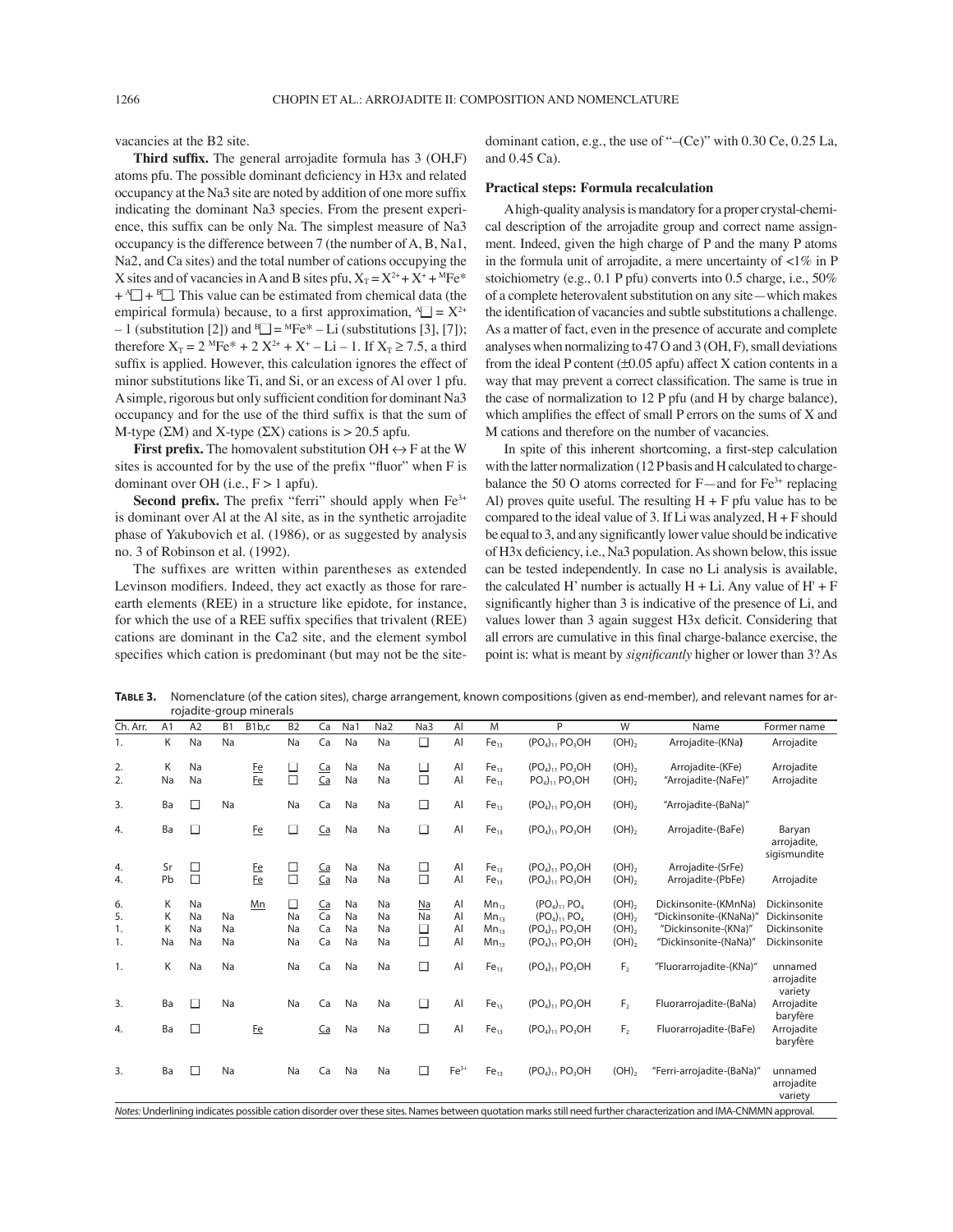a guide, in our experience Li contents range between 0 and 1 pfu, H3x between 0.4 and 1 pfu, and series of analyses done in succession on a homogeneous crystal yield mean calculated H values with standard deviations of 0.2 to 0.3. Clearly, the indication obtainable from the H or H' value is a rough one, just sufficient to suggest the Branchville and Nickel Plate Mine material as candidates for H3x deficiency, and Sidi-bou-Kricha, Sapucaia, and Victory Mine as potential Li-bearers, when looking only at our batch of EMP analyses.

We suggest the following alternative procedure (used in Table 1) to recalculate chemical analyses for classification purposes, especially with analyses from different sources.

In the presence of Li analyses: (1) Normalize on 47 O and 3 (OH, F) pfu. Modify the  $P_2O_5$  so as to obtain exactly 12 P and 3 (OH,F) pfu. Calculate the  $Fe<sup>3+</sup>$  content by filling the Al site if needed  $(Fe^{3+} = 1 - Al - Sc - Ti^{4+})$ . (2) If the sum of M-type (ΣM) and X-type  $(\Sigma X)$  cations is >20 apfu (a rigorous sufficient condition for partial occupancy of the Na3 site), lower the  $H_2O$  content so that  $(OH, F)$  $= 2 + (21 - \Sigma M - \Sigma X)$ . [Note that  $X_T > 7$  is a more generally valid condition of Na3 site occupancy, allowing calculation of (OH, F)  $= 3 - (X_T - 7)$ , i.e., using the above expression of  $X_T$ , (OH, F) = 37  $-2 \Sigma M^{2+} - \text{Li} - 2 X^{2+} - X^+$ . However, as the expression of  $X_T$  is slightly approximate, so is the latter of (OH, F), which yet keeps an indicative value.] (3) Recycle the procedure to convergence.

In the absence of any occupancy at the Na3 site, i.e., under the assumptions of 12 P, 47 O, 3 (OH, F) and 1 (Al, Fe<sup>3+</sup>, Sc) pfu, the electroneutrality of the formula requires that  $Li = 34 - 2 \Sigma M^{2+}$  $-2 X^{2+} - X^+$ . This relation always must be verified (within the uncertainties introduced by Si, Ti, Al excess, etc.) and any serious departure of the calculated Li value from the analytical value may therefore be used to identify samples with Na3 occupancy. The results of this calculation  $(L_{\text{calc}})$  are shown in Table 1, identifying the Nickel Plate Mine sample as a further candidate for partial Na3 occupancy. (Incidentally, the same calculation done without the above P correction leads to  $Li<sub>calc</sub>$  varying erratically between  $-0.7$  and  $+0.5$  apfu, showing how much the 0.5 charge uncertainty introduced by a typical 0.1 P pfu uncertainty does matter.)

The presence of the Na3-type substitution can be detected independently by structure refinement and, more straightforwardly, by the plot reported in Figure 1, which compares the  $(Na + K)$  content in the unit formula with the β angle of the unit cell, a parameter that can be simply and reliably obtained by both single-crystal and powder diffraction. The samples with a partially occupied Na3 site (open squares) significantly deviate from the main positive trend.

#### **APPLICATION AND DISCUSSION**

After formula recalculation as indicated above, application of this nomenclature scheme and criteria to our analyses and those from the literature (e.g., Table 1, bottom rows) creates no problem in accounting for the known or anticipated compositional ranges. The resulting combination of root-names, suffixes, and prefixes is shown together with the relevant end-member formulae in Table 3. It confirms that the monovalent ion in A1 is overwhelmingly  $K$ , that compositions are known with Sr, Ba, or Pb as the dominant divalent ion in A1, and that dominant Na3 occupancy is restricted to some dickinsonite crystals from Branchville. The fact that all the anticipated charge arrangements (1 to 6) are encountered is evidence that the heterovalent substitution at the B sites proceeds

independently from those at the A and the Na3 sites. There are at least two instances of fluorine-dominant arrojadite: the material from Sidi-bou-Kricha, for which wet-chemical (Huvelin et al. 1972) as well as EMP analyses indicate  $F > 1$  pfu, and one analysis of Yukon Territory arrojadite by Robinson et al. (1992, analysis no. 6). The Branchville dickinsonite and our Rapid Creek Yukon sample are pure OH members. Analysis no. 3 by Robinson et al. (1992) of the Yukon Territory material would be the sole natural example of a ferri-arrojadite.

#### **Extension and limitations**

A subtle effect of filling the Ca site before assigning  $A^{2+}$  cations to A1 (see First suffix) is revealed by the wet-chemical analysis of Sidi-bou-Kricha barian fluorarrojadite (Table 1; Huvelin et al. 1972). The anomalously low Ca content implies that much Ba is assigned to the Ca site and, as a result, monovalent cations become arithmetically dominant at A1 (therefore the first suffix  $Na$  in Table 1, given the low K content) despite the high Ba contents of the analysis. As a matter of fact, our EMP analyses of this material show higher Ca and the same total Ba content, which leads this time to Ba dominance in A1, hence to "fluorarrojadite-(*Ba*Na)."

Another consequence of the necessary chemical divide to specify dominance in A1 ( $X^{2+} = Ca + A^{2+} = 1.5$  apfu) is that the filling of the Ca site is completed by divalent cations whenever possible, whereas the presence of minor Na is compatible with site-scattering data. In other words, the amount of  $A^{2+}$  ions in A1 may be slightly underestimated by the criteria used for nomenclature.

The dominant occupancy of the Ca site by other divalent cations is not explicitly envisaged in the present nomenclature scheme. However, if not spurious, the low-Ca wet-chemical content of the Sidi-bou-Kricha sample (Huvelin et al. 1972) would require consideration of Ba as dominant in the Ca site; Sr also may be found some day as the dominant ion in this site, for instance in a phase with the end-member formula  $^{A1}Sr^{A2}$   $\Box$   $^{B1}Fe^{B2}$   $\Box$   $^{Ca}Sr$   $Na_2$   $Fe_{13}$  Al  $(PO_4)_{11}$  $PO<sub>3</sub>OH (OH)<sub>2</sub>$ , i.e., a strontian analogue of arrojadite-(SrFe), which is actually part of the solid solution in Horrsjöberg sample (Table 1). The nomenclature scheme proposed here is flexible enough to handle such homovalent substitutions at the Ca site, conceivably in the same way as for the Al site, i.e., by an appropriate prefix like bario- or strontio-.

A more general aspect of this nomenclature is that it deliberately



**FIGURE 1.** Monoclinic  $\beta$  angle as a function of the (Na + K) content for all the arrojadite samples of this study. Dots indicate samples with complete Na3 vacancy; open squares indicate samples with partial Na3 occupancy (Nickel Plate Mine and Branchville).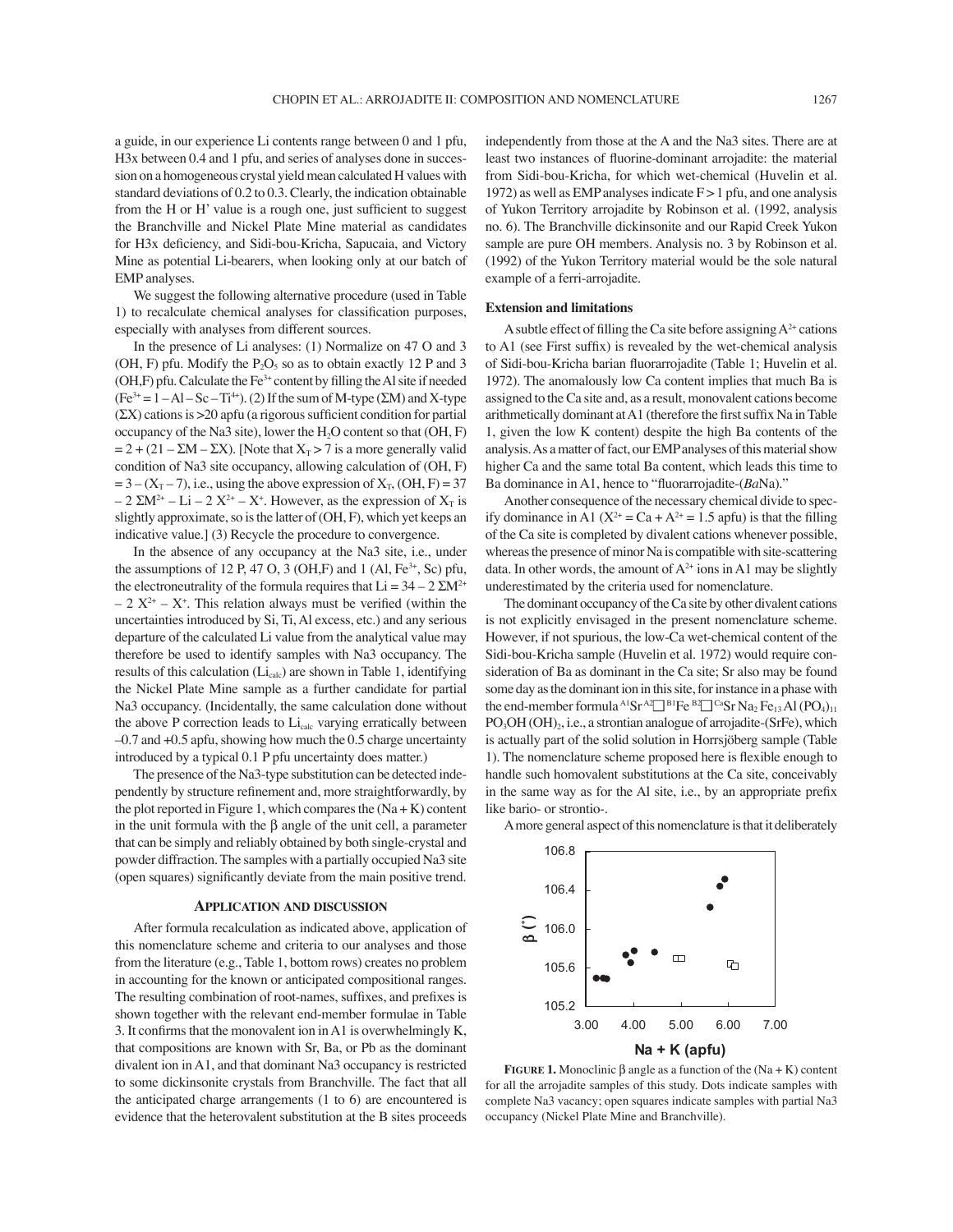ignores possible disorder of  $B^{2+}$  ions between the B1 and Ca sites, and to some extent Na3 as well, whereas such disorder is suggested by the most accurate site-scattering and bond-length data (Horrsjöberg, Part I, in preparation). However, as it does not affect the overall charge balance (nor the local one, except possibly around Na3) and can be resolved only by X-ray diffraction in favorable cases, such disorder is beyond the scope of a nomenclature that must be practicable on the basis of unit-cell and chemical data.

#### **New members**

In terms of chemistry of the samples investigated or re-investigated here, only the existence of a Sr-dominant arrojadite variety (found in Horrsjöberg and later in Hagendorf) is new to the mineralogic community. However, the recognition of four main independent substitution types (and two minor ones) in this mineral group leads to several combinations of root-name, suffixes, and prefixes, each combination having species status and requiring approval of the IMA-CNMMN. Among the combinations listed in Tables 1 and 3, several correspond to material from classic localities for which a complete description already exists (Branchville, Nickel Plate Mine, Sidi-bou-Kricha, Spluga). For some others, no or incomplete descriptions existed, but they could be implemented in this study (Rapid Creek, Horrsjöberg, Sapucaia) also allowing formal approval. Besides, some materials for which published analyses suggest new members of the group still need to be further characterized. In the following, we examine these various cases and the status of each of the characterized members in terms of type locality and type material. The formal descriptions of the new species are compiled in the Appendix, to the extent that they are not already given in Part I, Appendix (Cámara et al. 2006).

## **Status, type materials, and localities of the old and new members**

**Arrojadite-(KFe).** Material from the arrojadite type-locality Serra Branca, Paraíba, Brazil (Guimaraes 1942) was restudied (optics, X-ray) on U.S. National Museum sample no. 96111 by Lindberg (1950), who confirmed its similarity to the Nickel Plate Mine material [but several Serra Branca samples in museum collections turned out to be triplite or an alteration mixture (Lindberg 1950, our study of ENSMP no. 38427)]. In the absence of a more reliable analysis than the original one, this type material cannot be specified further than arrojadite- $(K)$ , even if the pegmatitic occurrence makes an arrojadite-(KFe) composition likely. Given these uncertainties, the Nickel Plate Mine material described but not named by Headden (1891) and reinvestigated by Krutik et al. (1979), Moore and Ito (1979), Merlino et al. (1981), and Moore et al. (1981) is considered as a co-type. Our investigation of ENSMP sample no. 38431 from the same locality leads to the same conclusion. According to the proposed nomenclature, it is renamed arrojadite-(KFe) and becomes type-material for it (vote 05-D). Details on the *Cc* structure will be given in a future contribution.

**Arrojadite-(KNa).**Given the chemical uncertainty on the Serra Branca material, and the stoichiometric end-member composition of the newly investigated sample from Rapid Creek, Yukon Territory (ENSMP no. 41081, analysis in Table 1), the latter has been recognized by IMA-CNMMN as the holotype of arrojadite-(KNa) (vote 2005-047). Its mineralogical description is given in Part I. The samples from Blow River, Yukon Territory, or Victory Mine,

South Dakota, could have been used also as type material on the basis of their composition (Table 1); however, for the latter the crystal quality is much lower and apatite is intimately intergrown. Details on the structure and crystal-chemistry of these latter two samples will be given in the future.

Arrojadite-(BaFe) and "arrojadite-(BaNa)." The large unique holotype crystal of sigismundite from Spluga, Italy, is arrojadite-(BaFe) according to the original EMP analysis of Demartin et al. (1996) made on a petrographic thin section cut through the crystal (Table 1)—if one assumes that F (detected, non analyzed) is not dominant. The small fragment of the crystal rim we obtained from P. Gentile and F. Pezzotta is indeed OH-dominant, but is "arrojadite-(BaNa)" according to our analysis, which shows higher Na and lower Fe (Table 1, Spluga). Unless one can show that the original analysis was in error, sigismundite is renamed arrojadite-(BaFe) according to the new nomenclature, and the formal introduction of "arrojadite-(BaNa)" as a new species awaits further work. Other occurrences of arrojadite-(BaFe) are Chandler's Mills, Newport, New Hampshire, and Buranga, Rwanda (von Knorring 1969). The latter is very close to "dickinsonite-(BaMn)" by its Fe2+/Mn ratio (Table 1).

**ìFluorarrojadite-(BaFe)î and fluorarrojadite-(BaNa).** The material from Sidi-bou-Kricha, Morocco (this work, Table 1) has dominant Ba and F. It is a perfect type material, completely described by Huvelin et al. (1972) and now preserved at Museum d'Histoire Naturelle De Toulouse (F. Fontan, personal communication 2006, who separated the material analyzed by Huvelin et al. 1972 and supplied us with a chip of it). The range of compositions obtained in this sample straddles the limit between "fluorarrojadite-(BaNa)" and fluorarrojadite-(BaFe), showing that the single arrojadite phase present is, depending mostly on the Li contents of the fragment considered, either "fluorarrojadite-(BaNa)" or fluorarrojadite-(BaFe). XRD data were obtained on single crystals of fluorarrojadite-(BaFe), allowing a formal description; that of "fluorarrojadite-(BaNa)" must await a more suitable sample. The mineral description (vote 2005-058a) is given in the Appendix, and details on the structure and crystal-chemistry will be given in future work. As mentioned above, the low CaO content of the original analysis by Huvelin et al. (1972) produces an apparent dominance of Ba at the Ca site and Na at the A1 site. As all the crystals we obtained from this locality show CaO contents between 2.2 and 2.4 wt%, the formal introduction of "*fluor(bario?)arrojadite-(NaFe)*" should await new findings.

**'Fluorarrojadite-(KNa).**" Analysis no. 3 of Robinson et al. (1992) on Yukon Territory material provides an example of "fluorarrojadite-(KNa)," which still needs characterization.

Arrojadite-(SrFe). The sample from Horrsjöberg (ENSMP no. 16926) is the holotype material for arrojadite-(SrFe) (vote 2005- 032). Its complete mineral description is given in Part I.

"Arrojadite-(SrNa)." The zoned material from Hagendorf supplied by H. Strunz to the Mineralogische Staatssammlung, Munich (sample MSM 15696), lies at the boundary between arrojadite-(SrFe) and "arrojadite-(SrNa)." Further work is needed on this sample.

**Arrojadite-(PbFe).** The wet-chemical and EMP analyses of "arrojadite" from Sapucaia, Minas Gerais, Brazil, by Moore and Ito (1979) both indicate dominant Pb at the A1 site. According to P.B. Moore (personal communication, 2005) this material may have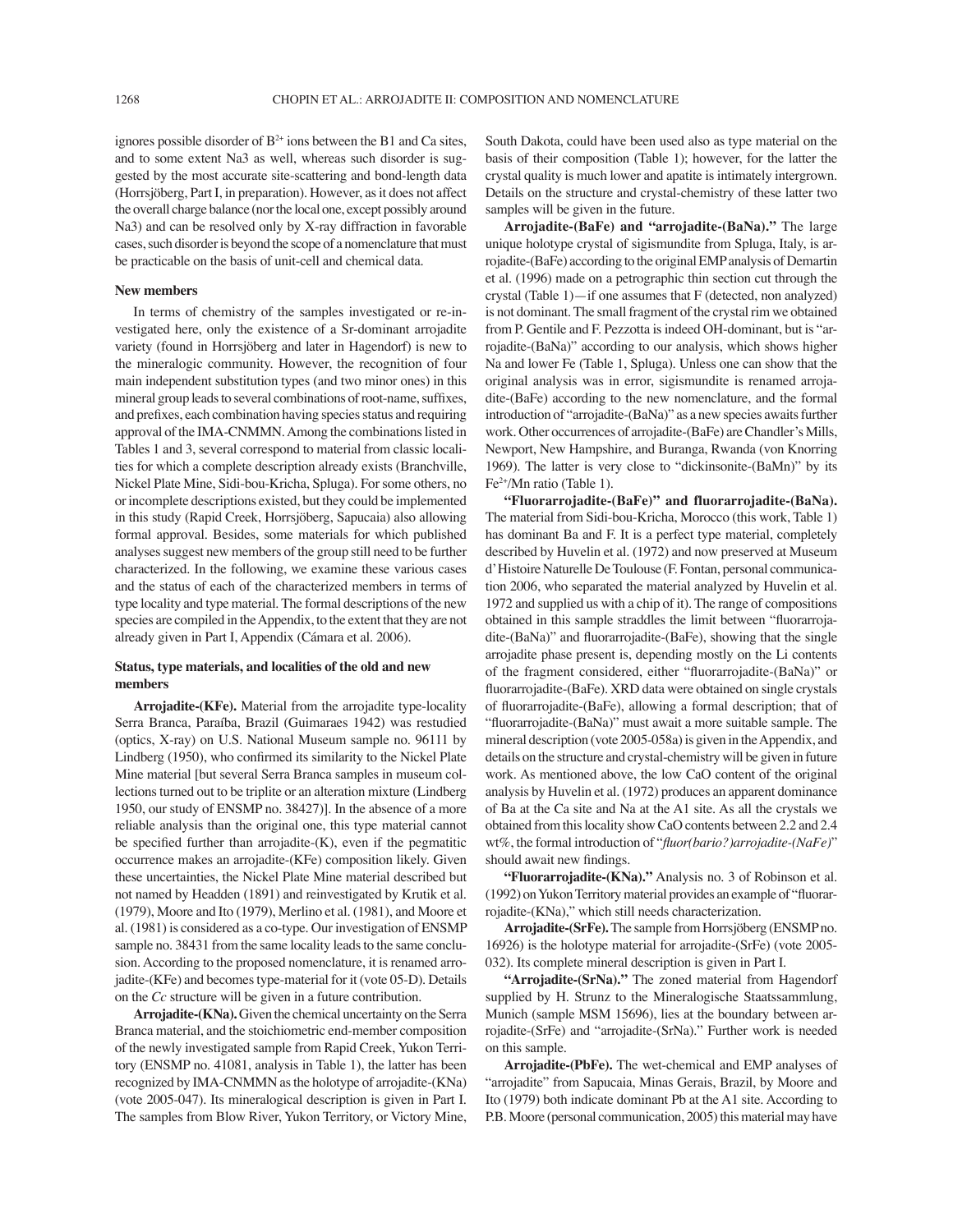been discarded after he left the University of Chicago. Material from that locality supplied by P.B. Moore to ENSMP (no. 32088) was re-investigated, and our analyses (Table 1) confirm those given by Moore and Ito (1979). This sample is holotype material for arrojadite-(PbFe) (vote 2005-056). Its mineral description is summarized in the Appendix, and details on the structure and crystal-chemistry will be given in the future.

**Dickinsonite.** The material from Branchville, Connecticut, described by Brush and Dana (1878), preserved at Yale University (no. 3090), and re-investigated by Moore et al. (1981), remains type material of the dickinsonite series. The material appears to be "dickinsonite-(KNa)" according to one published wet-chemical analysis (no. 11 in Moore and Ito 1979), and "dickinsonite-(NaNa)" according to their analysis no. 9, both with a very limited excess of  $M + X$  cations over 20 apfu. New EMP analyses and structure refinement done on sample ENSMP 4861 from that locality (Part I) yield a sum of M- and X-type cations of 20.61 apfu and a Na3 occupancy of 0.68 apfu. Therefore, this sample is the holotype material of *dickinsonite-(KMnNa)* (vote 2005-048). However, analyses of other crystals of the same sample indicate unit formulae within the compositional field of "dickinsonite-(KMn)" and "dickinsonite- $(KNa)$ ," showing the presence of solid solution. For memory, Buranga arrojadite is very close to "dickinsonite-(BaMn)."

#### **Perspective**

The nomenclature scheme described here, based on a minimum number of root-names, has many practical advantages in making obvious the link between closely related species and in allowing, in the absence of complete characterization, a crude classification using the root-name as series name. There are precedents, like the zeolite group (Coombs et al. 1997) or, closer to arrojadite, the jahnsite–whiteite series (Moore and Ito 1978). We believe that such suffix-based nomenclature should be more generally applied to complex mineral groups, in particular to other phosphate groups.

In any event, the present chemical survey expands the compositional space of the arrojadite group. The structural formulae and nomenclature proposed here organize this space around a few major exchange vectors (identified in Part I), so that any chemical analysis can be recast into a structural formula that is a fair representation of the actual crystal chemistry. How successful are they? A few assumptions or simplifications were needed to make this nomenclature scheme applicable in the absence of crystal-structure refinement, and the question is now whether and to what extent the crystal chemistry to be revealed by a structure refinement was faithfully represented by the structural formula. This is what will be examined in the future, based on an analysis of site-scattering and bond-length data obtained on our set of samples.

#### **ACKNOWLEDGMENTS**

This study was made possible through the help of many curators and colleagues, who made available rare materials and literature. It is a pleasure to acknowledge the contribution of Gilla Simon and Lydie Touret, of Jean-Claude Boulliard, Pierre-Jacques Chiappero, François Fontan, André-Mathieu Fransolet, Paolo Gentile, Ruprecht Hochleitner, Federico Pezzotta, and Dmitry Pushcharovsky. Olaf Medenbach is warmly thanked for measuring the optical properties of the sample from Sapucaia. Massimo Thepolo for doing LA-ICP-MS analyses, and Oliver Beyssac for help with the raman spectrometer. We also gratefully acknowledge support and constructive suggestions from members of the IMA-CNMMN, in particular Ernst Burke, Chairman, and Giovanni Ferraris, vice-Chairman. The journal referees, André-Mathieu Fransolet and Pier Francesco Zanazzi, are thanked for their patience. Funding

from the Miur-Prin 2005 project "From minerals to materials: crystal-chemistry, microstructures, modularity, modulations" is acknowledged.

#### **REFERENCES CITED**

- Brush, G.J. and Dana, E.S. (1878) On a new and remarkable mineral locality in Fairfield County, Connecticut; with a description of several new species occurring there. American Journal of Science, 16, 33-46, 114-123.
- Cámara, F., Oberti, R., Chopin, C., and Medenbach, O. (2006) The arrojadite enigma: I. A new formula and a new model for the arrojadite structure. American Mineralogist, 91, 1249-1259.
- Cassedanne, J.P. and Baptista, A. (1999) Famous mineral localities: the Sapucaia pegmatite, Minas Gerais, Brazil. The Mineralogical Record, 30, 347-360,  $365 - 366$
- Coombs, D.S., Alberti, A., Armbruster, T., Artioli, G., Colella, C., Galli, E., Grice, J.D., Liebau, F., Mandarino, J.A., Minato, H., Nickel, E.H., Passaglia, E., Peacor, D.R., Quartieri, S., Rinaldi, R., Ross, M., Sheppard, R.A., Tillmanns, E., and Vezzalini, G. (1997) Recommended nomenclature for zeolite minerals: report of the subcommittee on zeolites of the International Mineralogical Association, Commission on new minerals and mineral names. Canadian Mineralogist, 35, 1571-1606.
- Demartin, F., Gramaccioli, C.M., Pilati, T., and Sciesa, E. (1996) Sigismundite, (Ba,K,Pb) Na<sub>3</sub> (Ca,Sr) (Fe,Mg,Mn)<sub>14</sub> (OH)<sub>2</sub>(PO<sub>4</sub>)<sub>12</sub>, a new Ba-rich member of the arrojadite group from Spluga valley, Italy. Canadian Mineralogist, 34, 827-834.
- Fisher, D.J. (1954) Arrojadite is a ferroan-dickinsonite. American Mineralogist, 39, 676-680.
- (1965) Dickinsonites, fillowite and alluaudites. American Mineralogist, 50, 1647-1669.
- Guimaraes, D. (1942) Arrojadita, um novo mineral do grupo da wagnerita. Boletins da Facultade de Filosofia, Ciencias e Letràs da Universidade de São Paulo, 30 (Mineralogia no. 5),  $1-16$ .
- Headden, W.P. (1891) A new phosphate from the Black Hills of South Dakota. American Journal of Science,  $41, 415-417$ .
- Huvelin, P., Orliac, M., and Permingeat, F. (1971) Graftonite et sarcopside de Sidi-bou-Othmane (Jebilet, Maroc). Notes du Service géologique du Maroc,  $31(n. 237)$ ,  $277-284$ .
- óóó (1972) Arrojadite baryfËre de Sidi-bou-Kricha (Jebilet, Maroc) et composition chimique des arrojadites et dickinsonites. Notes du Service géologique du Maroc, 32(n. 241), 51-66.
- Krutik, V.M., Pushcharovskii, D.Yu., Pobedimskaya, E.A., and Belov, N.V. (1979) Crystal structure of arrojadite. Kristallografiya, 24, 743-750.
- Lindberg, M.L. (1950) Arrojadite, hühnerkobelite, and graftonite. American Mineralogist, 35, 59-76.
- Mason, B. (1941) Minerals of the Varuträsk pegmatite XXIII. some iron-manganese phosphate minerals and their alteration products, with special reference to material from Varuträsk. Geologiska Föreningens i Stockholm Förhandlingar, 63, 117-175
- Merlino, S., Mellini, M., and Zanazzi, P.F. (1981) Structure of arrojadite, KNa<sub>4</sub>CaMn<sub>4</sub>Fe<sub>10</sub> Al (PO<sub>4</sub>)<sub>12</sub> (OH,F)<sub>2</sub>. Acta Crystallographica, B37, 1733-1736.
- Moore, P.B. and Ito, J. (1978) I. Whiteite, a new species, and a proposed nomenclature for the jahnsite-whiteite complex series. II. New data on xanthoxenite. III. Salmonsite discredited. Mineralogical Magazine, 42, 309-323.
- (1979) Alluaudites, wyllieites, arrojadites: crystal chemistry and nomenclature. Mineralogical Magazine, 43, 227-235.
- Moore, P.B., Araki, T., Merlino, S., Mellini, M., and Zanazzi, P.F. (1981) The arrojadite-dickinsonite series, KNa<sub>4</sub>Ca(Fe,Mn<sup>2+</sup>)<sub>14</sub>Al(OH)<sub>2</sub>(PO<sub>4</sub>)<sub>12</sub>: crystal structure and crystal chemistry. American Mineralogist, 66, 1034-1049.
- Nickel, E.H. (1992) Solid solutions in mineral nomenclature. Canadian Mineralogist, 30, 231-234.
- Quensel, P. (1937) Minerals of the Varuträsk pegmatite I. The lithium-manganese phosphates. Geologiska Föreningens i Stockholm Förhandlingar, 59, 95.
- Robinson, G.W., Van Velthuizen, J., Ansell, H.G., and Sturman, B.D. (1992) Mineralogy of the Rapid Creek and Big Fish River area, Yukon Territory. Mineralogical Record, 23, 1-47.
- Steele, I.M. (2002) Arrojadite: variations in space group and composition based on four new refinements. 18<sup>th</sup> IMA General Meeting, Edinburgh. Abstracts, MO2-117.
- von Knorring, O. (1969) A note on the phosphate mineralisation at the Buranga pegmatite, Rwanda. Bulletin du Service géologique du Rwanda, 5, 42-45.
- Yakubovich, O.V., Matviyenko, Ye.N., Simonov, M.A., and Mel'nikov, O.K. (1986) The crystalline structure of synthetic  $Fe^{3+}$ -arrojadites with the idealized formula  $K_2Na_5Fe^{2+}_{14}Fe^{3+}(PO_4)_{12}(OH)_2$ . Vestnik Moskovovskogo Universiteta, Seriya Geologiya, 1986, 36-47.

MANUSCRIPT RECEIVED DECEMBER 14, 2005 MANUSCRIPT ACCEPTED MARCH 29, 2006 MANUSCRIPT HANDLED BY PAOLA BONAZZI